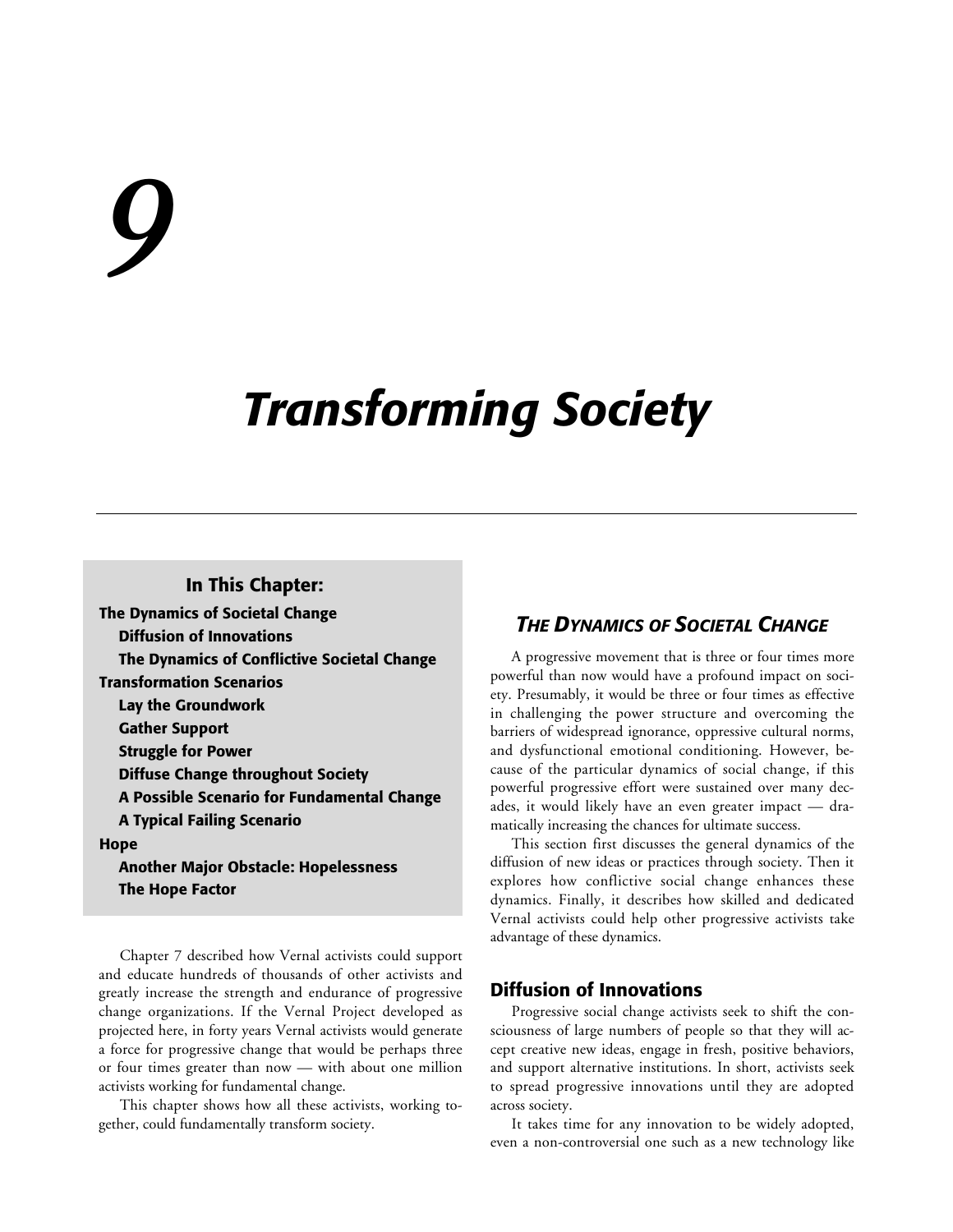the telephone. Social researchers have studied the "diffusion of innovation" process extensively. They have learned what it takes to communicate new ideas (including political and cultural ideas) and effective ways to encourage people to adopt them.<sup>1</sup>

#### *STAGES IN ADOPTING AN INNOVATION*

Generally, in adopting an innovation, people go through six main stages.

**1. Need**: People experience a problem and feel a need for a new idea or practice that solves the problem.

"Early needers" — those who first experience the problem and feel a need for an alternative — are those who are injured or stymied by the current situation and desire something better. But it is not just anyone who is injured or stymied. The poor and downtrodden experience the problems of our society most strongly, but they often believe these problems are inevitable. People who feel a need must believe that there is some possible solution to their problem.

#### **2. Gain Knowledge**: People learn about an innovation and gather information about it.

People may learn about an innovation by traveling to another place where the innovation is used or from a visitor who has already used the innovation. One-way, mass information channels such as television, radio, and newspapers are often effective means to let people know that an innovation exists and that it might solve a problem.

Progressive activists, who are unable to pay for advertising and find it difficult to obtain favorable media attention, can instead use alternative mass media like newsletters, street speaking, tabling, e-mail, web pages, and dramatic protest demonstrations that the news media will cover.

Generally "early knowers" have higher education and are more tuned into affairs outside of their own lives — they are more cosmopolitan, they travel more, they have a greater exposure to the mass media, they have greater social contact with other people, and so on.

#### **3. Shift Opinion**: People are persuaded that the innovation is one they should adopt.

Once they learn about an innovation, people are curious and seek more information about the new idea. They evaluate the new idea and mentally try it out in their own lives. They want to know what benefits and drawbacks it may have in their situation.

Generally, they are most persuaded to adopt the innovation if:

• The innovation appears to have a large relative advantage over their existing practice — it is cheaper, saves time or effort, is more convenient, is more satisfying, is more ethical, or bestows higher prestige.

• The innovation is compatible with their needs, existing values, and past experiences.

#### **Figure 9.1: Typical Steps in the Adoption of an Innovation**

| <b>Typical Steps</b>                                                                                                                                                                                     | <b>Role of Change Agent</b><br>to Accelerate Adoption                                                                                                                                                                                                                            |
|----------------------------------------------------------------------------------------------------------------------------------------------------------------------------------------------------------|----------------------------------------------------------------------------------------------------------------------------------------------------------------------------------------------------------------------------------------------------------------------------------|
| 1. Need: People<br>experience a problem<br>and feel a need for an<br>innovation that solves<br>the problem.                                                                                              | Change agents can help people<br>recognize their need for change<br>or show them an innovation<br>that illuminates how difficult<br>their lives are without it.                                                                                                                  |
| 2. Gain Knowledge:<br>People learn about an<br>innovation and gather<br>information about it.                                                                                                            | Change agents can broadcast<br>information that describes the<br>new innovation and extols its<br>benefits. Change agents should<br>present the innovation within<br>the context of existing ideas and<br>practices and explain the<br>innovation using familiar<br>terminology. |
| 3. Shift Opinion:<br>People are persuaded<br>that the innovation is<br>one they should adopt.                                                                                                            | Change agents can arrange for<br>people to meet with their peers<br>who have already adopted the<br>innovation. They can also<br>provide samples or arrange<br>opportunities for people to<br>experiment with the<br>innovation.                                                 |
| 4. Decide: People decide<br>to adopt (or reject) the<br>innovation.                                                                                                                                      | Change agents can encourage<br>people to adopt the innovation.                                                                                                                                                                                                                   |
| 5. Implement: People<br>implement the<br>innovation and adapt it<br>to their own<br>circumstances.                                                                                                       | Change agents can ensure that<br>people understand how to use<br>the innovation and how to<br>modify it sufficiently to meet<br>their particular needs.                                                                                                                          |
| 6. Confirm: People<br>confirm that the<br>innovation works well<br>for them and integrate it<br>into their normal routine<br>(or they realize it does<br>not work for them and<br>discontinue using it). | Change agents can arrange for<br>adopters to hear from other<br>satisfied adopters so they do not<br>feel isolated or wrongheaded in<br>their decision to adopt.                                                                                                                 |

• The innovation is not too difficult to understand or use.

• Before they try it, they can observe other people using the innovation in an environment similar to their own they can watch "early adopters" or see a demonstration project.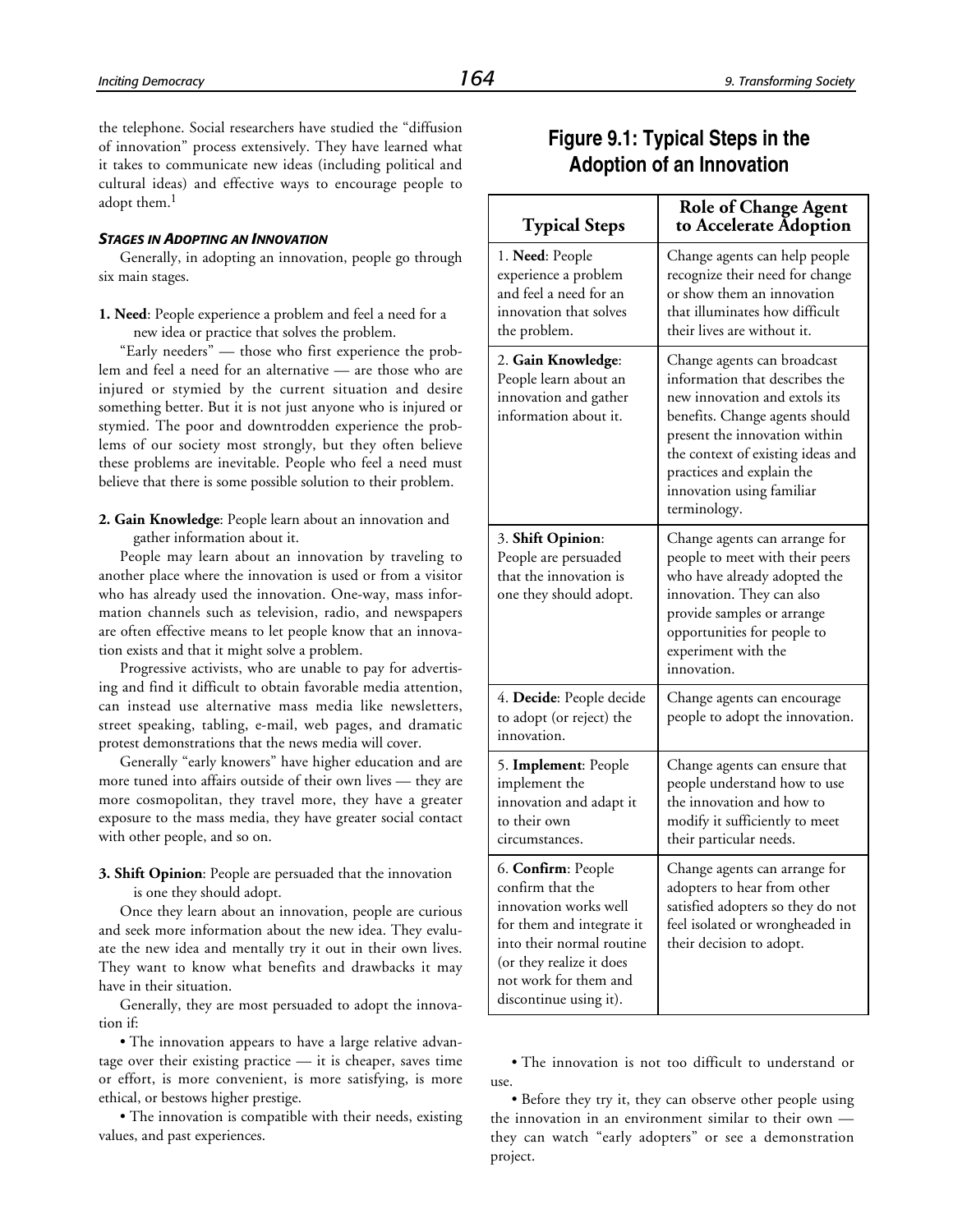• They receive positive evaluations from their peers who have already tried it in a situation similar to their own.

• They can experiment with the innovation for a short time in a limited way — they can try out a sample or perform a small trial.

• Their peers encourage them to adopt the innovation.

• Society encourages them (via the mass media) to adopt the innovation.

Generally, in shifting their opinion, people are influenced more by face-to-face discussions with their peers than they are by mass media pronouncements. People seek solid information, especially from peers whom they have already judged to be trustworthy, sensible, and a good source of accurate information and opinion on other innovations ("opinion leaders"). People are also persuaded more by a two-way discussion that addresses their specific concerns and uses familiar terminology. This is especially true if the innovation is difficult to understand, difficult to implement, or dangerous.

Sometimes a timely event helps to promote the innovation. For example, being laid off from her job may encourage someone to question the current system of employment that is dominated by large corporations. It may encourage her to look favorably on employee-owned businesses or other kinds of cooperatives.

#### **4. Decide**: People decide to adopt (or reject) the

innovation.

People generally adopt an innovation sooner if it has a low initial cost, provides immediate rewards, and has a catchy name with positive connotations. People are also more inclined to adopt an innovation if they are offered an incentive, though they may discontinue the innovation as soon as the incentive ends.

Compared to later adopters, early adopters generally:

- Are better educated.
- Have higher aspirations (for education, occupation, and so on).
- Have higher social status and greater resources (they can risk more without fear) *or*
- Have fewer resources (they have less to lose and a greater incentive for change).
- Are better able to cope with uncertainty and risk.
- Are less fatalistic.
- Are more open-minded (less dogmatic, more open to change, more imaginative).
- Are more likely to be opinion leaders for their peers.
- Are better at dealing with abstractions (such as innovations they have never seen).
- **5. Implement**: People implement the innovation and adapt it to their own circumstances.

In this stage, people seek information about how to obtain the innovation, how to use it, what problems might arise when using the innovation, and how to resolve those problems.

**6. Confirm**: People confirm that the innovation works well for them and integrate the innovation into their normal routine (or they realize it does not work for them and discontinue using it).

People are more likely to continue with the innovation if they receive supportive messages from their peers and from the larger society.

Figure 9.1 summarizes the typical steps in the adoption of an innovation and what a "change agent"\* can do to accelerate adoption.

#### *RATE OF ADOPTION OF INNOVATIONS*

Not all innovations are universally adopted. Some innovations — like fads and fashions — blossom briefly and then fade away. Others are adopted by a subset of the population, but are never accepted by everyone.

For those innovations that eventually *are* adopted universally, the number of people adopting it over time generally traces an S-shaped curve as shown in Figure 9.2.2 At first, there are just a few venturesome people willing to adopt the innovation. Then the idea catches on and a steadily increasing number of people adopt it. Finally, after a time, the last few recalcitrant people adopt it.

The first few percent of people who adopt a new idea, the innovators, are usually quite adventurous. They typically like to be on the cutting edge of innovations, so they are usually tuned into many sources of information and are

open to new ideas. Generally, they must have the resources and selfconfidence to boldly go where no one has gone before. They are often daring risk-takers, willing to accept setbacks and social disapproval if the innovation does not work out.

However, because they are so daring, innovators are often viewed as crackpots in their home communities. Because they are seen as being unusual, they often

1

*All truth passes through three stages: First, it is ridiculed. Second, it is violently opposed. Third, it is accepted as being self-evident.* — Arthur Schopenhauer

have few personal connections with other local people and only have friendships with other innovators in distant locales. Isolated and with little social status in their home communities, they typically do not influence the people around them very much, so it takes a while for the innovation to spread to others.

Following the innovators, the early adopters are typically more integrated into the local social system. Though they are not quite as open to new ideas as the innovators, they are regarded by their peers as more sensible and reasonable — more likely to offer accurate knowledge and sage advice. With their high status and numerous social connections,

<sup>\* &</sup>quot;Change agent" is a sociology term for someone who tries to bring about change.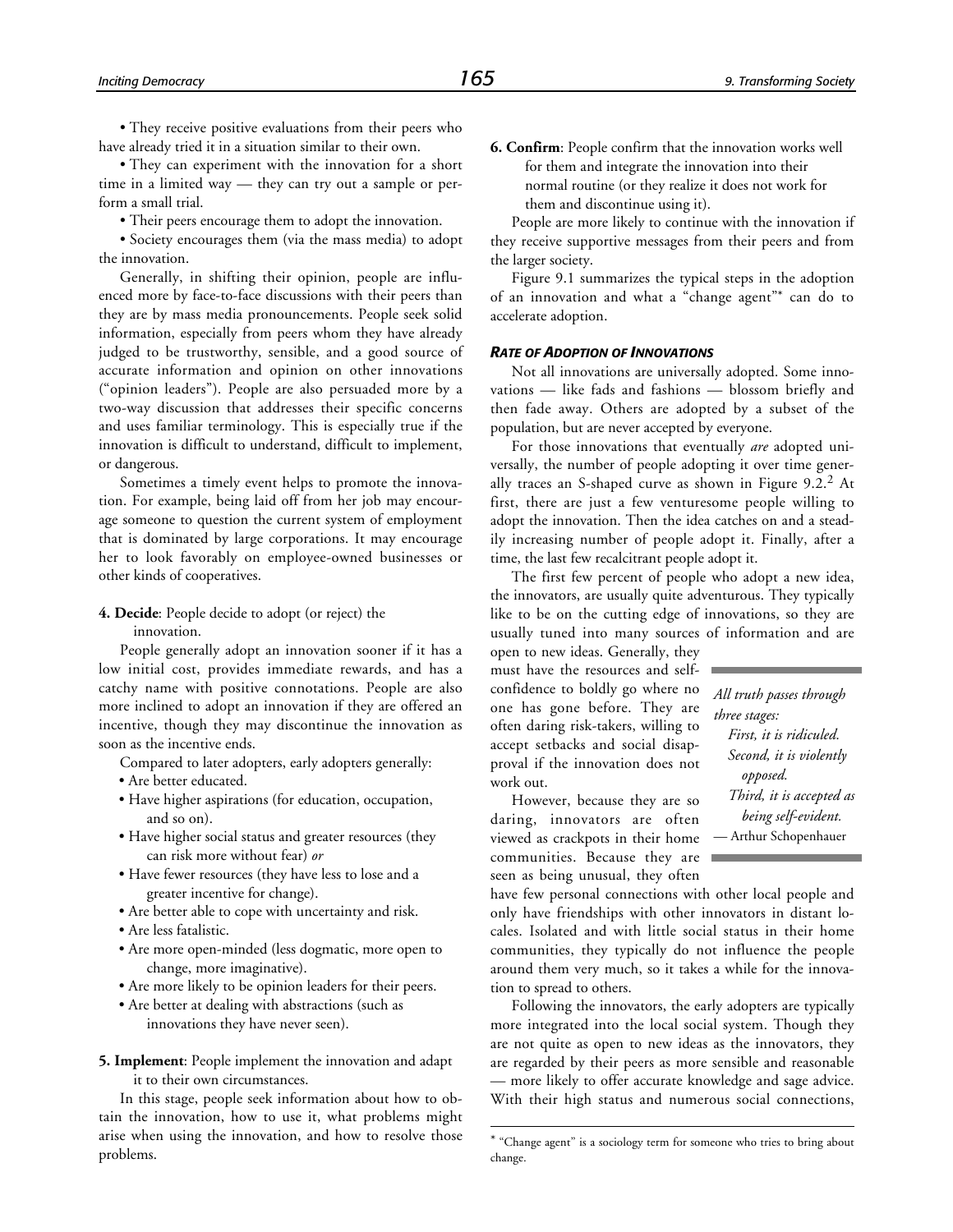

**Figure 9.2: Typical Adoption Rate of Innovations**

early adopters often serve as role models and opinion leaders for others: when they adopt a new idea, other people turn to them for their evaluation. If their assessment is positive, then others are inclined to adopt the innovation too.

In general, new ideas spread primarily from peer to peer or from near-peer opinion leaders to those people who share similar traits. The tighter the interpersonal connections, the faster an innovation will typically spread. Generally, people seem to be influenced by others only if they have a direct link to them or only have a single intermediary. Typically, those who have the most connections to other people will pick up an innovation sooner.

A person is more likely to adopt an innovation as the number of people in her peer network who have already adopted the innovation increases and the norms of her social system shift more towards adoption. Usually when about 15 to 30 percent of the population have adopted an innovation (which is also usually when the opinion leaders in a system have begun to favor it), the adoption rate accelerates rapidly.\* The adoption process then continues at a rapid pace until almost everyone has adopted it. At the end, there are typically a few recalcitrant people who hold out. It may take many years before they all adopt the innovation.

Figure 9.2 illustrates each part of this typical S-curve dynamic. If we assume — just for the purposes of this discussion — that the time scale at the bottom of the figure covers a total of sixty years, then in the first ten years, only about two percent of the population (the innovators) adopt the innovation. In the next ten years, only another fourteen

-

percent (the early adopters) adopt the innovation. So, after twenty years, just 16 percent of the population have adopted the innovation. However, once the take-off point is reached in the twentieth year, the rate goes much faster. In each of the next two decades, thirty-four percent of the population adopt the innovation — more than two-thirds of the whole population in this twenty-year period. Then the rate slows down again, and in the fifth decade, fourteen percent more adopt. Finally, in the sixth decade, the last two percent (the recalcitrant people) adopt the innovation.

Because of this dynamic, the most difficult part of the innovation adoption process typically comes at the beginning. A few innovators may quickly adopt the innovation, but it may take many more years of hard work to persuade the early adopters and opinion leaders. However, once these critical people have adopted the innovation, then the vast majority may soon adopt the innovation with little additional prodding.

#### **The Dynamics of Conflictive Societal Change**

This tendency for the cumulative number of people who adopt an innovation to trace an S-curve is usually even more pronounced for social change that requires arduous struggle against determined and dangerous opponents. While activists attempt to persuade people to adopt an alternative, their opponents actively work to persuade people that the alternative is unfashionable, useless, destructive, or too costly. Opponents may smear and ridicule proponents of the alternative or even threaten harm to anyone who adopts it. This makes it much more difficult for innovators and early

<sup>\*</sup> Note that in a relatively isolated community, the take-off point may come when 15 to 30 percent of the *local* community (not the larger population) adopts the innovation.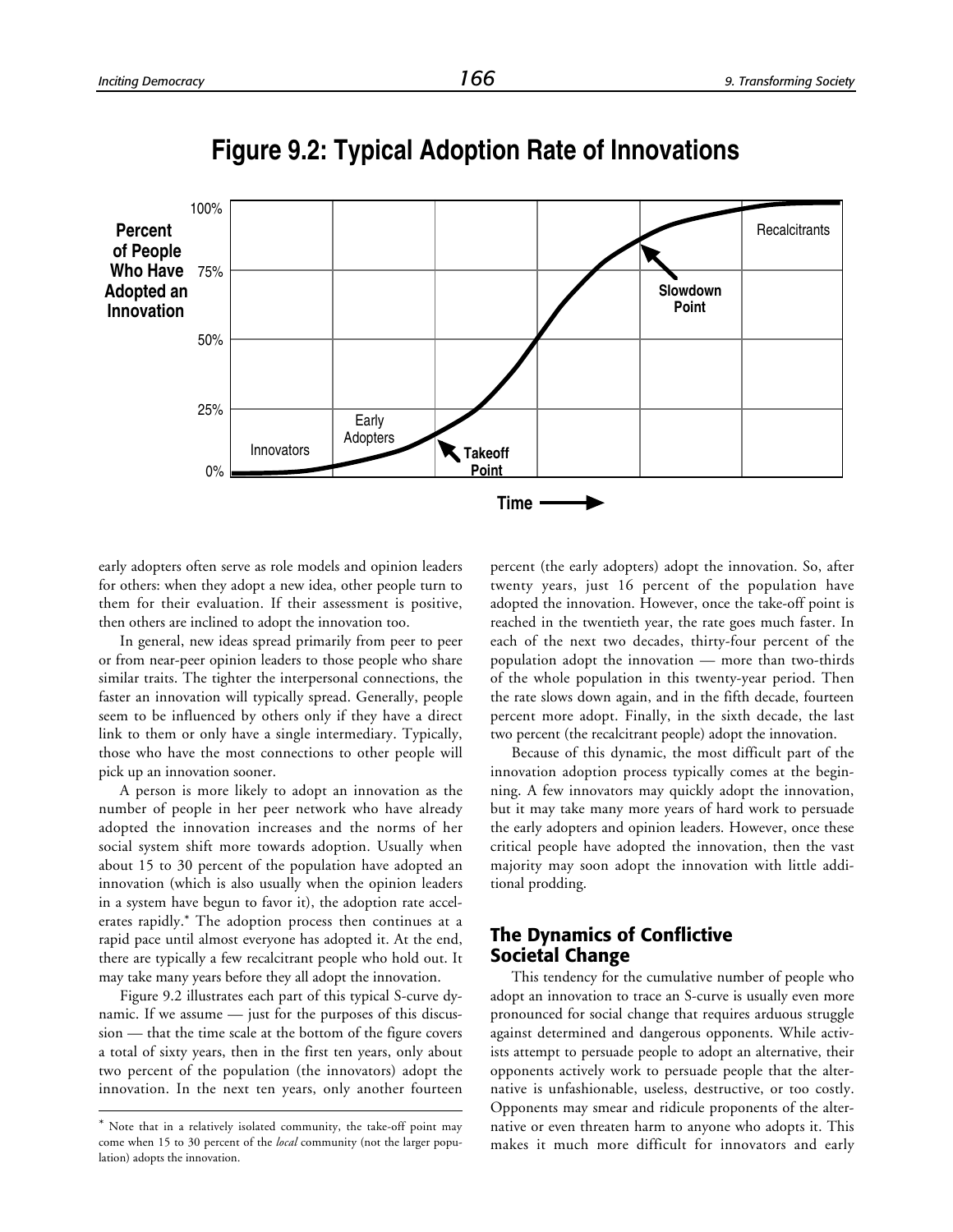#### **Figure 9.3: Activists' Dilemma: Success Breeds Success, Failure Breeds Failure**



**Number of Participants**

adopters to decide to adopt the alternative and makes it much less likely that others will even consider adoption.

#### *AN ACTIVIST PREDICAMENT*

Moreover, for progressive activists challenging the power structure, another critical factor exaggerates the S-curve phenomenon even more.<sup>3</sup> Since progressive activists usually have minimal access to other resources (like money or authority), they typically must rely on rallying large numbers of people to their cause in order to have enough strength to succeed. However, in the early stages of a campaign for change, there are typically just a few activists willing to participate, and consequently their efforts usually fail to have much impact. Moreover, as long as success looks doubtful, other people are quite reluctant to get involved since no one wants to join a hopeless cause. Only when success seems assured will others join the fight. However, until they join, the number of activists remains too small to ensure success.

Figure 9.3 shows this predicament graphically. When the number of people involved in the change effort is small (depicted on the left side of the figure), the power they can exert is small and their efforts to bring about change typically fail. The cost to activists is high — long, grueling work, low pay, and sometimes violent repression — with little to show for it. So naturally, few people want to join the effort.

In contrast, when large numbers of activists are willing and able to work together in an organization, they constitute a powerful force for change. It is therefore much easier to win. As shown on the right side of the figure, the cost to any particular activist is then low and the rewards are great. Activists not only reap a share of whatever benefits come from achieving the goal, but they have the excitement of

working on a successful campaign. For their efforts, they also typically get wide recognition as well as admiration and lavish praise from their fellow activists (and historians). So naturally, near the end of a campaign, many people want to be involved.

Between these two states, there is usually a critical range where a small increase in the number of activists will greatly increase the degree of success. In this critical range, people may see that their

*In the beginning of a change, the patriot is a scarce man, and brave, and hated and scorned. When his cause succeeds, the timid join him, for then it costs nothing to be a patriot.* — Mark Twain

participation — if joined simultaneously by others — will lead to success. Therefore, at this crucial point, many people will join the effort.

This dynamic leads to an exaggerated S-curve: a campaign may dawdle at a very low level of effort for many years. Then at some point, it will grow to a critical size or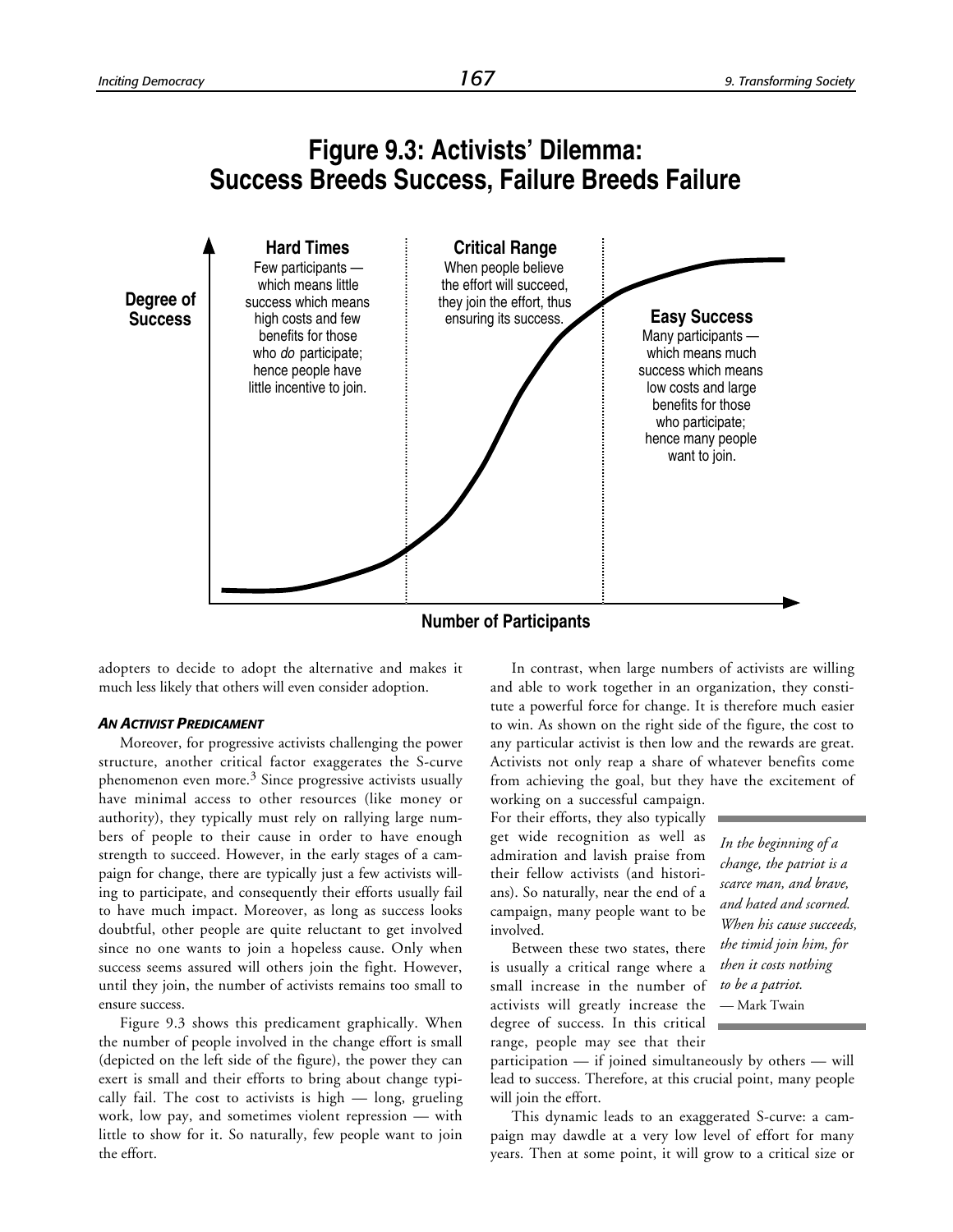some trigger event will encourage a surge in participation. With this influx of people, the campaign will suddenly take off. With enough people involved, activists are then able to win victory quickly. This victory leads to greater participation, which then produces even more victories.

The demise of the government of East Germany and the other Eastern Bloc countries around 1990 superbly illustrates this dynamic. For decades, people in these countries were afraid to challenge their governments and little changed. The situation only began to shift with the emergence of the Solidarity movement in Poland and the ascendance of President Gorbachev in the Soviet Union. Solidarity experienced less repression than people expected, and at the same time, it became clear that the Soviet Union would not invade Poland. Suddenly, hundreds of thousands of people poured into the streets. With so many protesting, they were virtually immune to government repression. People escalated their efforts, and all of these unpopular governments soon collapsed.

#### *PROBLEMS CAUSED BY THIS DYNAMIC*

This exaggerated S-curve dynamic causes several major problems for progressive activists. In the difficult early years of a campaign, the activist burnout rate is typically very high and recruitment of new members is extremely difficult. Activists are often frustrated by their repeated failures and cynical about future prospects. Those dedicated activists willing to work for little reward during this bleak time are often obsessive and rigid.

During the take-off stage, with the influx of many people, success suddenly seems possible, but the change organization may collapse under the burden of so many new people. Processes that worked well in a small, intimate organization of dedicated activists often fail when it grows to include a large, diverse group of people who do not know each other well. Quick growth also means that the organization is comprised mainly of inexperienced activists who are more likely to make serious mistakes. Through their ignorance, they may be diverted from their goals, fooled by phony solutions, or drawn into counterproductive infight $ing.<sup>4</sup>$ 

In the later stages of a campaign, with success just ahead, the organization may be filled with people whose commitment is quite low. Those who join only when victory is near may leave again at the first sign of renewed opposition or internal difficulty. They may also simply grow bored over time and drift away.<sup>5</sup>

#### *ENHANCING THE PROSPECTS OF A NEW CAMPAIGN*

In the early segment of a campaign, people are more likely to join and persevere if they believe it is worthwhile. The following situations increase the likelihood of people joining a new campaign:

• If people believe the benefits they will personally reap (their share of the collective benefits — that is, the improvements in their lives that come from making society better — plus whatever individual benefits might come to them) are higher than the cost of participation (the amount of effort required of them and the danger they face).

• If they believe enough other people will join with them to ensure success.

• If they believe the campaign will be successful even if others do not join them.

• If they believe they should join the campaign for other reasons (moral, communitarian) even though they are not sure it will be successful.

There are several conditions that encourage these beliefs and several means that activists can use to create or enhance them:

#### **• Strong Social Networks**

People with bonds of kinship, friendship, or common membership in an organization are more committed to and trusting of each other. Feelings of solidarity and affection induce an obligation to participate in their friends' projects. Social ties also facilitate communication so people have reliable information about other peoples' desires and likely behavior.

#### **• Appealing Goals**

Only if the goals are important and likely to confer extensive benefits will people be willing to exert strong effort and subject themselves to risk. People are also much more willing to work together in concert if the objective is simple and clear.

#### **• Respected Leaders**

Visible leaders with a record of success (in social change or other endeavors) convince people that the campaign will be focused and well run.

#### **• Persuasive Activists**

Activists can help people develop a common understanding of their problems and help them develop a common solution. They can persuade people that the issue is vital and worth working on, that collective action is possible, that others will join with them, that the opposition is not as powerful nor as dangerous as it seems, and that the campaign will lead to victory. Alternatively, they can persuade people that to be morally virtuous, they should work for positive change — even if their effort is ultimately futile.

#### **• Personal Benefits**

Activists can offer participants benefits other than victory such as empowerment, prestige, companionship, a loving community, or feelings of belonging.

#### **• A Strong Reputation**

If an organization has a reputation for dedication, persistence, resilience, and success, people are more likely to believe it will be competent and successful in any new endeavor.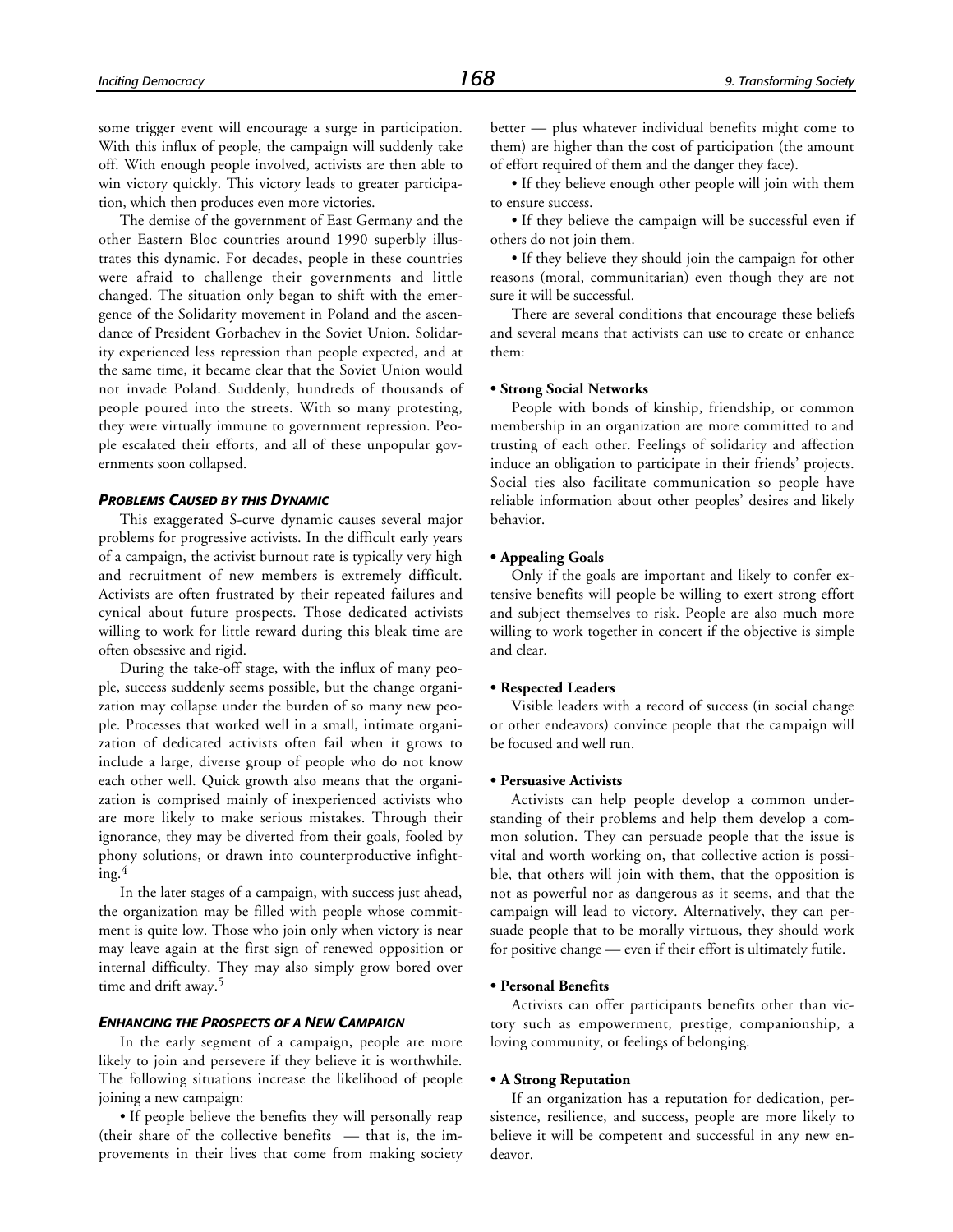**• Strong Traditions** Planning events or demonstrations at traditional places or on significant anniversary dates can remind people of past successes or invoke traditions of resistance to oppression.

#### **• Energetic Early Participants**

If there are enough participants and they work hard enough, they can constitute the critical mass necessary to win early victories. Even before they achieve any significant gains, other people can see that they are likely to be successful.

#### **• Confidence**

If early participants appear confident in their success, they are more likely to convince others. Of course, they must eventually win some victories or others will feel they were misled.

#### **• Early Victories**

A few early victories can convince others that an organization will be successful and they should jump on the band-

*Pick battles big enough to matter, small enough to win.* — Jonathan Kozol

wagon. Victories may also convince the opposition of the likelihood of change and that further resistance will only waste their resources.

#### **• Demonstrations of Strength**

Large rallies or marches show participants and the public that the organization enjoys great support.

#### **• Projections of Strength**

Inflated estimates of the size of the organization, attendance at demonstrations, or polling numbers can convince the public that the change effort enjoys wider support than it really does. However, if the strength is revealed to be inflated, then this can destroy the reputation of the organization.

#### **• Favorable Mass Media Coverage**

Through news media coverage, the public can learn about the plans of a change organization, the size and impact of its demonstrations, how authorities are responding, whether other people are sympathetic or hostile to the campaign, and other relevant information that enables them to evaluate the campaign's prospects. Favorable coverage can encourage people to join. Moreover, if the news media broadcast the successes of the group, then everyone knows that everyone else is aware that the campaign is succeeding.

#### **• Innovative Tactics**

A new, creative, or fun tactic can entice people with its novelty or its potential to surprise, befuddle, or disconcert the opposition.

#### **• Sympathetic, Lax, or Inept Opposition**

Signs that the opposition will not or cannot respond with heavy sanctions encourage people to participate.

#### *THE CONTRIBUTION OF VERNAL ACTIVISTS*

With their extensive knowledge, considerable skill, and dedication to change, Vernal activists should be able to create or strengthen many of these conditions. Vernal activists would probably be energetic early participants in change campaigns across the country. They would be skilled at persuading other activists of the moral and practical worth of these campaigns and the value of working together. Most would project confidence grounded in their own social change experience.

As graduates of a Vernal program, they would probably have a strong personal reputation, and they would likely build a strong reputation for their organizations. They would be adept at building a supportive organization culture that would offer appealing personal benefits (like hugs, unconditional love, and solid support) to their colleagues. They would also likely be adept at fostering feelings of camaraderie.

From their experience and relevant education, they should be able to design effective campaigns with appealing change goals, innovative tactics, and effective means to win early victories. They would be good at exploiting the mistakes of their opponents. They would also know how to obtain favorable media coverage and how to accentuate the strength and morality of progressive efforts.

In the take-off and final stages of a campaign, Vernal activists should be especially helpful. Their Vernal education would enable them to facilitate the rapid growth of their change organization and avoid destructive mistakes. In addition, they would probably know how to prudently conclude one campaign and launch the next without losing supporters.

By creating and enhancing all these conditions, Vernal activists would ensure that a large number of campaigns for progressive change were spawned, moved into the critical range (in which the effort is large enough that participants believe they will succeed and so even more people join the effort), and finally took off. They would help progressive campaigns successfully navigate the S-curve dynamic instead of languishing endlessly at a low level of activity or crashing and burning as a campaign took off. As more and more of these campaigns succeeded, it would become even easier to garner interest and support which would lead to even greater growth and more change.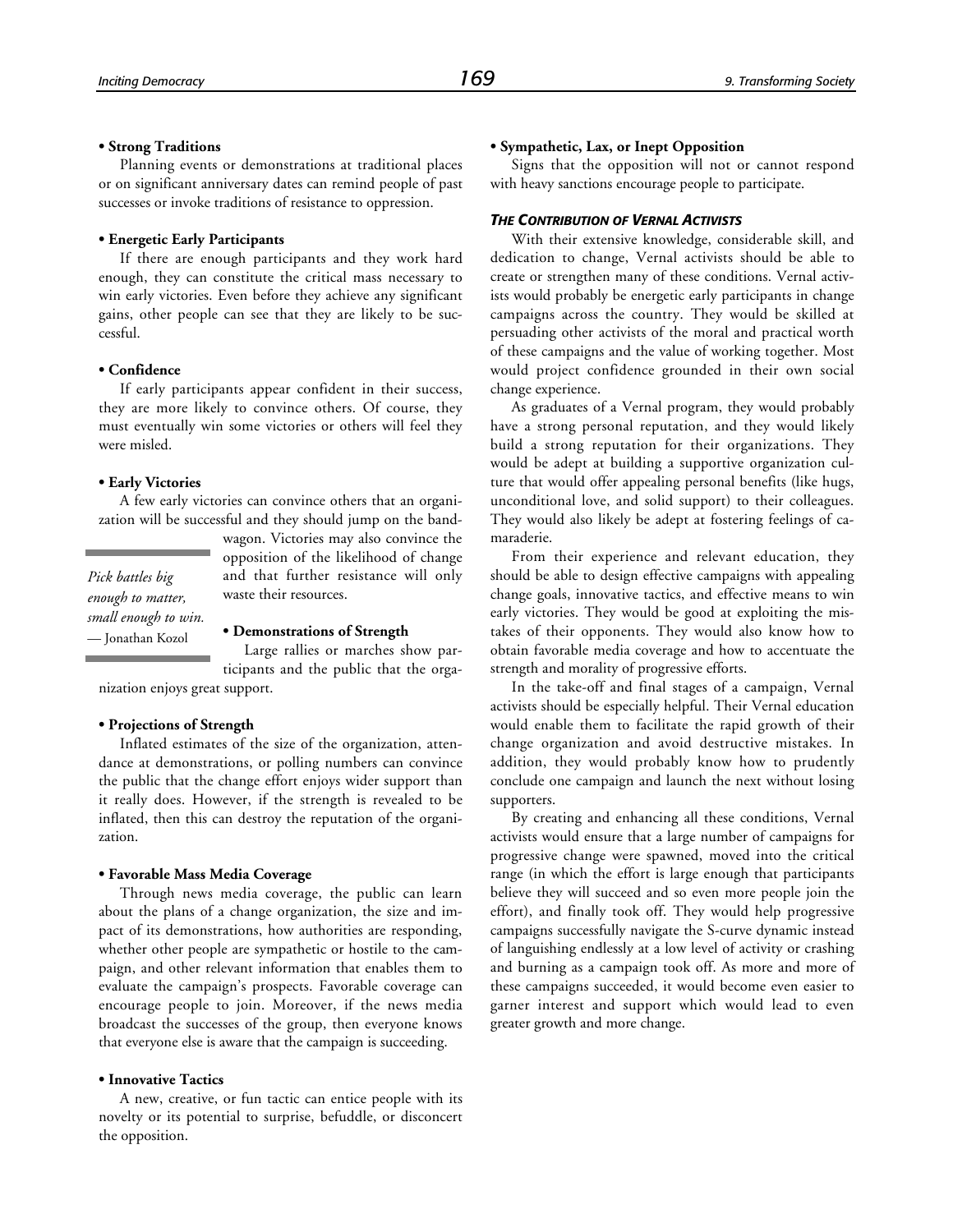#### *TRANSFORMATION SCENARIOS*

If the Vernal Project proceeded the way I imagine, it would generate an unprecedented force of about a million dedicated activists working steadily for progressive change for several decades. They would be able to build powerful organizations and generate massive campaigns for social change. They would help many of these campaigns grow large enough to reach the critical range so they would then rapidly grow even greater in size and impact.

This would generate a growing snowball effect: as change campaigns began to succeed, an ever-increasing number of people would be attracted to join the effort to create a good society. They would win important victories, which would then stimulate even more people to join the effort. This would inspire an ever-increasing number of people to tackle a wider range of problems, to push for more and deeper changes, and to reach for even higher ideals.

*I'm not going to spend my time or risk my neck working with a bunch of bozos so we can ultimately elect some mealy-mouthed, blow-dried politician or so we can make some minor change in the status quo while 99.9% of our sick society continues unchanged. But I'll work hard for years and risk my career and even my life for a truly just cause — especially if I can work with wonderful, supportive people. And* especially *if it looks like we might have some reasonable chance of bringing about real, lasting change.*

Because of this snowball dynamic, I believe progressive activists, supported and guided by Vernal activists, could bring about comprehensive and fundamental change of society in as few as eighty years. The transformation would start slowly, but would grow steadily, and then would accelerate to a final fundamental shift of power and consciousness.

I conceptualize the process proceeding through four distinct periods, each roughly twenty years long. Note that I have given these four periods the same names as the four stages of societal transformation described in Chapter 5 since the primary focus during each period would be to implement the corresponding stage of societal transformation. Note also that the Vernal Project would exist only through the first three periods — the first sixty years — and would end before the transformation was complete.

#### **Lay the Groundwork: Vernal Project Phases 1 and 2**

As I envision it, over the first twenty years of the Vernal Project (Vernal Phases 1 and 2), the number of Vernal students would grow from 30 attending a single session to 6,000 attending two hundred sessions across the country. In the baseline case, the number of very active graduates would grow at an ever-increasing rate to about 17,000 at the end of Year 20. The number of less active graduates would grow to about 15,000 by the end of this year.

During this twenty-year period, Vernal activists would begin to assist thousands of progressive organizations. They would strengthen these groups and increase the skills and knowledge of their fellow activists. They would help their fellow activists overcome their harmful cultural and emotional conditioning. They would also begin to convey basic information to the public about progressive ideas and alternatives. Their efforts would bolster progressive change organizations and help to lay the foundation for later work.

For the first ten years of this period, the number of Ver-

nal activists would be relatively small. Outside of progressive circles, the work of Vernal activists would probably go almost unnoticed. During this period, I expect that the overall impact of progressive organizations on society would be about the same as it is now.

*I walk slowly, but I never walk backward.* — Abraham Lincoln

Only in the second decade (from Vernal Project Years 11 to 20) would the support of Vernal activists enable progressive organizations to begin to grow significantly. In this second decade, progressive organizations would just begin to have enough strength to noticeably challenge the power structure and the dominant culture.

#### **Gather Support: first half of Vernal Project Phase 3**

For the next twenty years (Vernal Project Years 21 to 40), tens of thousands of Vernal activists would continue to support grassroots progressive organizations and help them grow larger and stronger. With a strong base, these organizations would begin to demonstrate positive alternatives and to win some campaigns. They would reach out to millions of people, convincing them of the need for fundamental change and painting a picture of a good society. They would teach the basics of democratic governance and nonviolent struggle to large numbers of people. They would also show people how to overcome destructive cultural and emotional conditioning and how to live joyful lives. Their impressive organizations — powerful, yet also adhering to high principles — would rapidly grow until they involved a total of about one million activists and progressive advocates and were supported by tens of millions more people.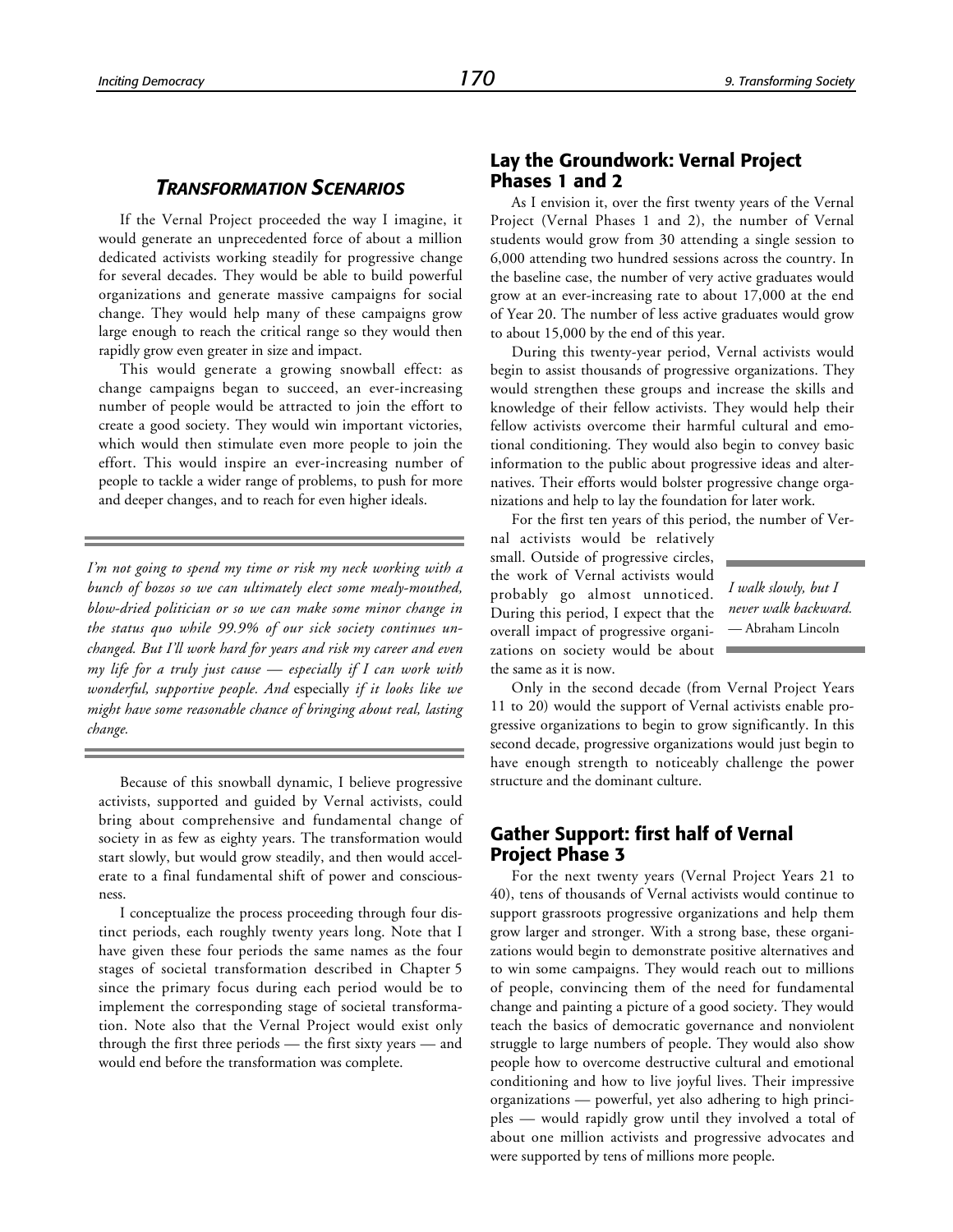#### **Three Important Early Goals**

Early in the transformation process, Vernal activists would probably choose to exert some effort towards three goals that would make the change process easier and increase the chances of eventually transforming society:

#### **Create Safe Havens for Activists**

Activists are usually forced to work and play within current economic and social systems. Moreover, if they hope to be effective in reaching out to regular people, they must remain connected to mainstream society. However, when activists are immersed too deeply in the dominant culture of competition, prejudice, and consumerism, they may become as frustrated, cold, angry, critical, and materialistic as everyone else in society. Moreover, the culture and the power structure continually thrash progressive activists. Constantly besieged by derogatory propaganda about their social change work, many activists find it difficult to remember why they want to work for progressive change or how to go about it.

Therefore, early in the transformation process, progressive activists probably need to create safe, nurturing havens where they can encourage and support each other to act their best, to strive for their highest ideals, and to heal from attacks. In such an environment, activists could also learn the skills necessary to joyously cooperate and gently struggle with each other.

Vernal centers, with their experienced staffmembers skilled in supporting other activists, would provide one safe haven. Activists might create other havens by living together in a supportive community, or they might meet periodically with other activists for a support weekend at a retreat center. Social change organizations could also become safe havens when they grew strong enough and the members learned enough skills to support each other well.

#### **Shift Resources to People of Goodwill**

Our society's economic and social systems regularly reward greed, dishonesty, corruption, and thuggery. The rich steadily amass more wealth and power, and banks, corporations, government, the police, and the military ensure this process continues in an orderly fashion. At the same time, social workers, teachers, counselors, progressive activists, and other people of goodwill working to make the world better are typically poor and overworked.

Progressive activists would probably seek ways to use their time and money so that these precious resources went mostly to other honest and caring people, not to those who make life more difficult and oppose progressive change. Activists unintentionally support domination and dysfunction whenever they pay rent, buy groceries, buy alcohol and other drugs, buy gasoline, attend sporting events, movies, or other entertainment venues, and purchase most

commodities and services. Activists also inadvertently support the status quo by supporting conventional politicians and by paying taxes that are used to train soldiers, build prisons, and subsidize mammoth corporations.

Whenever possible, activists would probably seek to keep resources within the progressive community. To achieve this goal, while still living a reasonable life, they might live simply and give gifts of service and support instead of store-bought goods. Whenever possible, they might also patronize alternative businesses, support progressive politicians, and boycott conventional corporations and organizations.

#### **Reduce Childhood Trauma**

Fundamental change requires a citizenry capable of understanding political, economic, and social processes and able to make decisions cooperatively with others. People who grow up in loving homes in which they are supported and guided toward positive social behavior usually learn, as part of their everyday experience, how to work cooperatively with others. As adults, they are typically healthy, clear thinking, happy, and able to secure and keep a job. They are compassionate towards other people and find it relatively easy to cooperate with others.

In contrast, people who are raised in abusive, dysfunctional, loveless, or poverty-stricken families and neighborhoods typically find life extremely difficult. Even if they receive love, support, and favorable opportunities later in life, they are often plagued with depression, deep-seated anger and fear, addictions, health problems, muddledthinking, and deeply-ingrained prejudices. They are often angry, belligerent, and sullen and find it hard to work with others. They are more likely to mistreat their families, neighbors, and co-workers.

Therefore, early in the process, activists working for fundamental transformation of society would probably seek ways to reduce childhood emotional trauma so that the next generation would have more adults who are functional. Eventually, to transform society, a whole generation of children must grow up in favorable circumstances and experience only minor childhood emotional trauma. Since it takes so long for a generation to grow up, live their lives, and pass on, activists should seek to achieve some success in this realm early in the process.

Therefore, in addition to their other work, activists would probably offer parents information about ways to rear their children with love and support.<sup>6</sup> Activists might also offer parents information about how to support and counsel each other through their worst emotional problems so they would be less likely to abuse their children. Activists would probably also work for the protection of physically and emotionally battered children.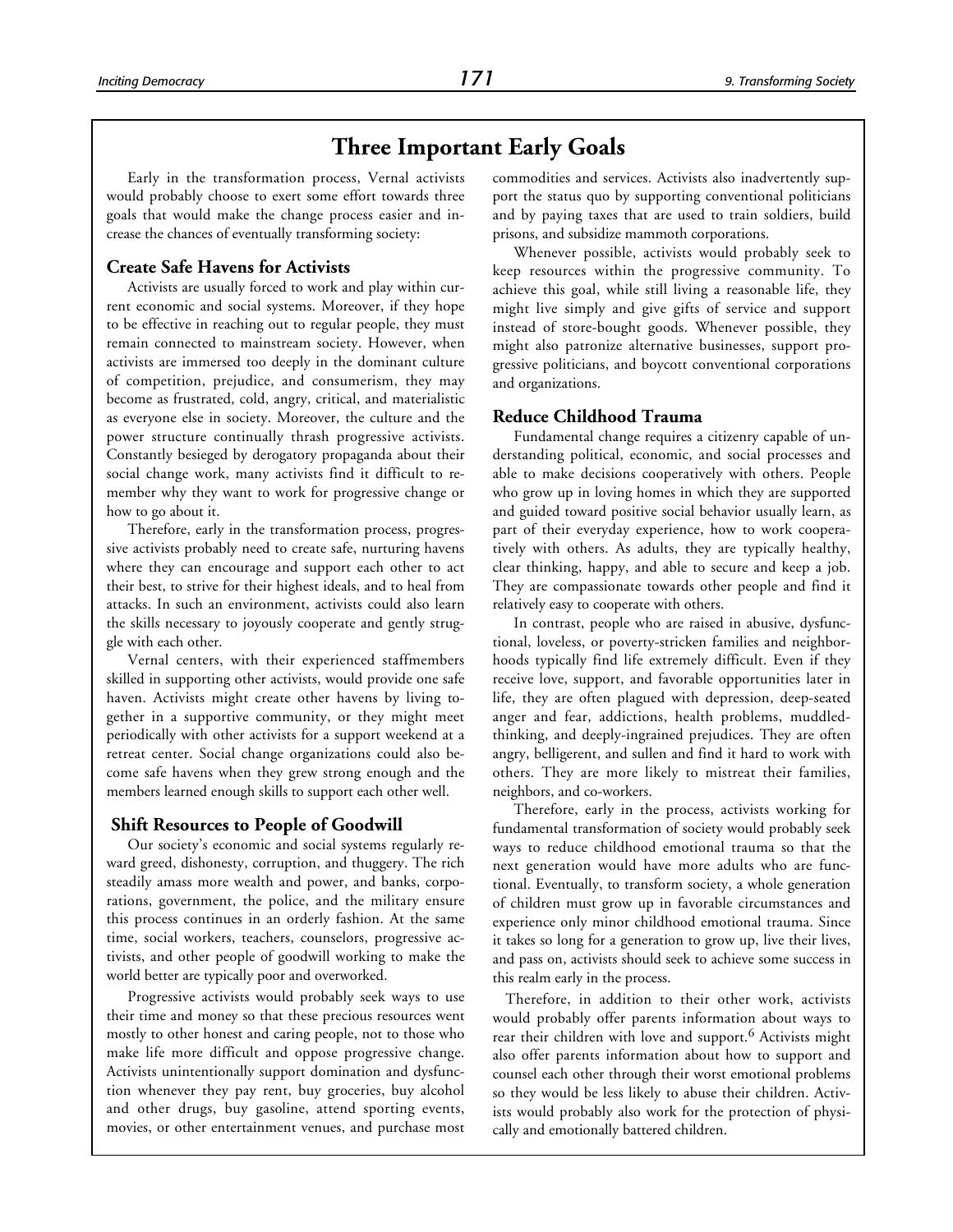During this period, progressive organizations would begin to win some important reforms. This would embolden them to work harder and to struggle for changes that are more comprehensive. However, it would also induce elite elements of the power structure to fight back vigorously in order to maintain their control and privilege. The power elite would probably belittle, attack, and infiltrate progressive organizations even more than they do now. They would attempt to disrupt progressive organizations, inflame the public's prejudices and fears, and pit people against one another. They would do their best to assign blame for all social problems to poor people, drug addicts, immigrants, and progressive activists (as they do now).

Like the 1930s and 1960s, this would be a period of intense excitement and activity, but most of the actual changes in society would be relatively shallow and hotly contested. Most societal power would still be firmly controlled by elite interests and would be locked in place by the dominant culture and everyone's ignorance and conditioning. Progressives would win the hearts and minds of many people, but they would not hold the levers of societal power or be able to free most people from their emotional or cultural indoctrination. The struggle that is difficult today would likely grow even harder during this period.

#### **Struggle for Power: second half of Vernal Project Phase 3**

However, if the Vernal Project were successful in helping progressive organizations persevere at the same high level of intensity for two more decades (Vernal Project Years 41 to 60), they would be able to bring about much deeper and broader change. This would extend the period of intensive change and struggle for a period of forty continuous years. In my reading of history, there has never been such a strong effort for progressive change sustained over such a long period. Every previous period of intensive progressive change in the United States has faded to quietude after just ten or twenty years. The Vernal Project would make the difference — providing the support, skills, and continuity to ensure that positive, progressive change continued at a high level for four decades.

With such a solid effort sustained all across the nation, almost every person in our society would eventually be able to hear a clear presentation of progressive ideas. Activists would have the chance to change millions of hearts and minds one by one. They could explain unfamiliar concepts and address people's fears. They could show people how to work through their emotional hurts and adopt new behaviors. They could invite people to embrace new cultural norms and to patronize alternative institutions. They could call on people to assert themselves and take responsible control of society.

During this period, tens of millions of people would have the opportunity to try out alternative ways of acting and to test alternative institutions. Many would find these

new concepts and institutions attractive, and they would embrace them and promote them to their friends.

As I see it, individuals and families would come together and form small cooperative communities (neighborhood associations, community groups, labor unions, communes, co-housing projects, and so on). Then these communities would collaborate with others to form self-governing neighborhoods and businesses. In time, these would unite to form self-governing cities.

Simultaneously, hundreds of well-planned and wellexecuted campaigns for change, carried out by large numbers of participants and supported by millions more, would successfully force the power structure to change. Progressives would secure many positions of authority in government and business. Desiring greater democracy, they would then use their authority to disperse information, power, and wealth more widely.

Over time, clear and balanced information would begin to displace misinformation and deceptive propaganda. People of goodwill would be able to establish and propagate virtuous cultural and social norms. Efforts to challenge people's prejudices and counsel them through their emotional tangles would begin to free them from their irrational behavior patterns and dysfunctional conditioning.

*A new scientific truth does not triumph by convincing its opponents and making them see the light, but rather because its opponents eventually die, and a new generation grows up that is familiar with it.* — Max Planck

Older people, many unalterably wedded to the old order, would grow old and die, while young people, influenced by and accepting positive ideas, would take their places. Over eighty years, almost the entire populace would pass away and be replaced by their more progressively minded children and grandchildren.\*

As public support shifted to more compassionate and democratic institutions, the control wielded by the power elite would erode. This would make it much easier to bring about additional change. As more people were liberated from their conditioning and emotional injuries, they would no longer exude hate and prejudice, but would instead spread goodwill. Those working for the common good would support and cooperate with one another, which would free up even greater love and support. Though the effort to bring about progressive change would be very difficult at first, it would finally become easier.

1

<sup>\*</sup> Appendix C explores in much more depth how aging and population turnover could accelerate progressive social change.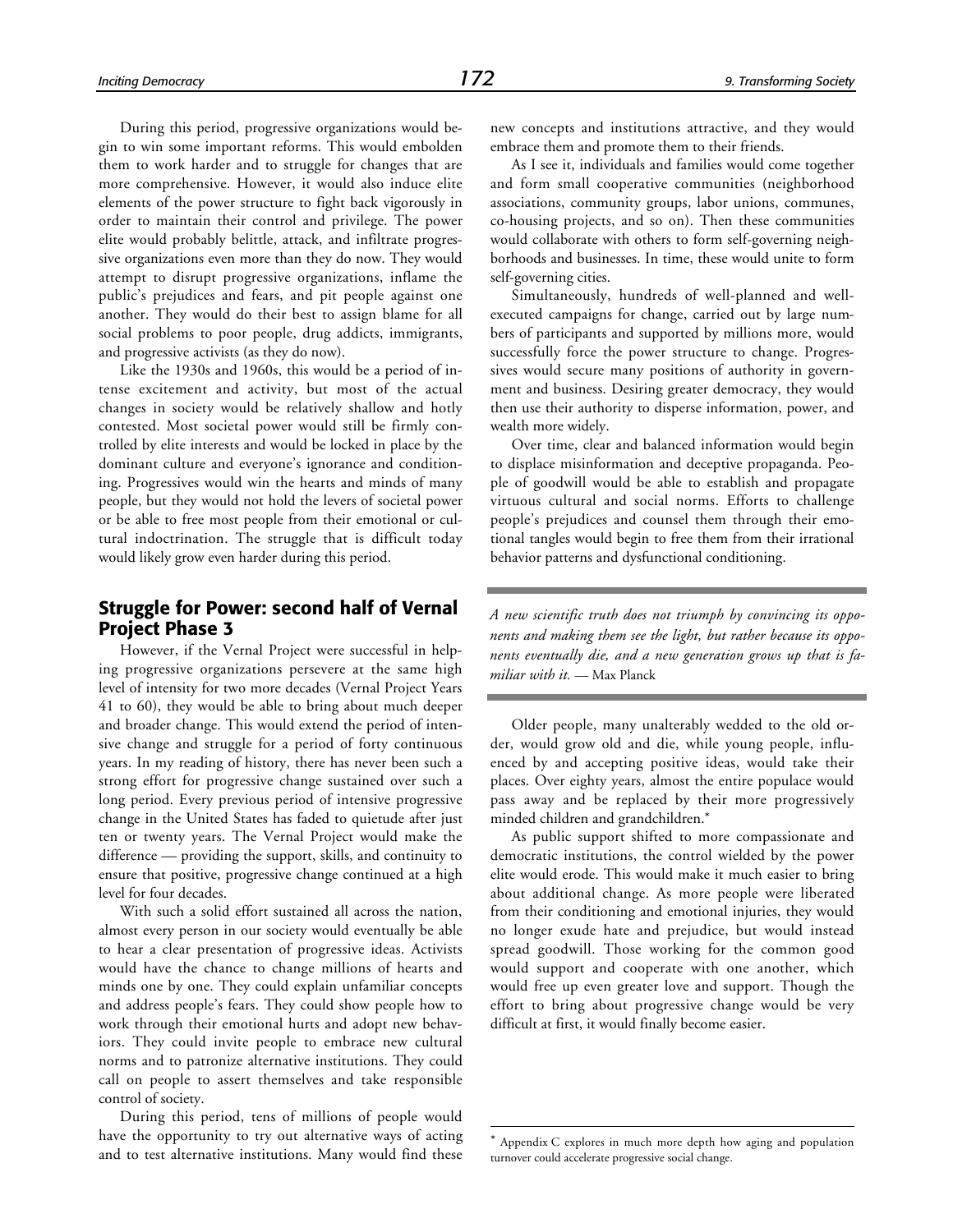1

I expect that by the middle of this period, a majority of people would favor fundamental progressive change. By the end of this period (Vernal Project Year 60), most people would feel capable of participating in civic activities and running society's institutions.

#### **Diffuse Change throughout Society**

(after the Vernal Project had ended)

For the next twenty years (Vernal Project Years 61 to 80), alternative institutions would replace society's conventional institutions in every part of the country. A new, compassionate culture would replace the current culture of greed and competition. Young people would expect and demand a good society, and they would grow up in an environment conducive to emotional health and socially benign behavior. Resistance to progressive change would fade. Though the Vernal Education Project would have ended, Vernal graduates would continue to work for progressive change and to model principled behavior.

As clear knowledge, a compassionate culture, and genuine democracy spread ever wider and ignorance, the adverse power structure, and dysfunctional cultural norms wielded less control, the effort needed to bring about positive change would steadily decrease. The pace of change would accelerate until democracy, compassion, altruism, and cooperation flowed into every corner of society.

At the end of this period, the transformation would be essentially complete. Power and wealth would no longer be concentrated in the hands of the power elite. Instead, institutional power would be dispersed among a very large number of goodhearted people working honestly for the common good. Though still not a completely democratic system, the public would tolerate only those leaders who worked to spread power and wealth more widely. There would be little possibility that the old power elite could reverse this trend or that another power elite could develop since the new culture and institutions would encourage ethical behavior. After several more generations, power would be completely dispersed and true democracy would reign.

By the end of this period, most people's destructive cultural and emotional conditioning would no longer dictate their actions. Most children would be raised in ways that developed their intelligence, rationality, altruism, and love. Consequently, they would have fewer dysfunctional behavior patterns and emotional limitations, and they would be able to live cooperatively with other people. By the end of this period, a new culture of compassion and cooperation would be the norm. Instead of hopelessly accepting indifference and cruelty as innate human traits, people would joyfully help each other.

#### **A Possible Scenario for Fundamental Change**

Figure 9.4 graphically details this possible transformation process.\* Each of the six diagrams shows a different aspect of the process over time. As indicated at the bottom of the figure, the diagrams begin in Vernal Project Year 1, continue through all three Vernal Project Phases, and extend beyond to Vernal Year 80. The top diagram (Diagram A) is identical to Figure 7.3. It shows that the number of very active Vernal graduates (in the baseline scenario) would grow to about 25,000 over the first thirty years of the Vernal Project, then would remain constant until the project ended at the end of Vernal Year 60.

Since there would not be many Vernal graduates for the first twenty years of the Vernal Project (Phases 1 and 2), society would remain much as it is now. Diagram B shows only about 350,000 people (about 0.13% of the adult population) actively working for fundamental progressive change during most of this time, as many as I estimate are currently working for change. These activists would be laying the groundwork, but having only the same limited impact that they do now.

However, at the beginning of Phase 3, as large numbers of Vernal graduates assisted and supported change efforts, progressive social change movements would grow rapidly and the number of activists and advocates would shoot up. The number of activists and advocates would begin to grow rapidly around Vernal Year 20, swelling threefold to about one million (0.5% of the adult population) by Year 40.

After Vernal Project Year 40, I assume that the number of people working for fundamental change would level off at about one million since I presume that only a small segment of the public would ever have the desire and be able to devote time to change efforts. The number of activists would reach a steady state — the same number of people would be taking up progressive activism each day as existing activists and advocates would be returning to their everyday lives. Still, such a large body of progressive activists working continuously for such a long time would be unprecedented.

<sup>\*</sup> Though grounded in my understanding of social change and supported by estimates which I believe are realistic and self-consistent (as discussed above and in Appendix C), this figure portrays a model of change based entirely on my assumptions about how progressive change movements influence people and about the extent they can influence people. It depicts a kind of societal transformation that has never occurred before. It also shows intangible qualities (like "public support") that are almost impossible to measure.

Even if my assumptions are mostly correct, reality will surely play out very differently than this figure indicates. All of these curves are smooth, and as pointed out in the discussion of Figure 5.4, if they truly described reality, they would be quite jagged. Real change occurs in jumps and starts, accelerated and delayed by various unpredictable events. So please accept this figure only for what it is — an idealized representation of what could occur if my understanding of change dynamics is accurate and the Vernal Project has the impact I think it would.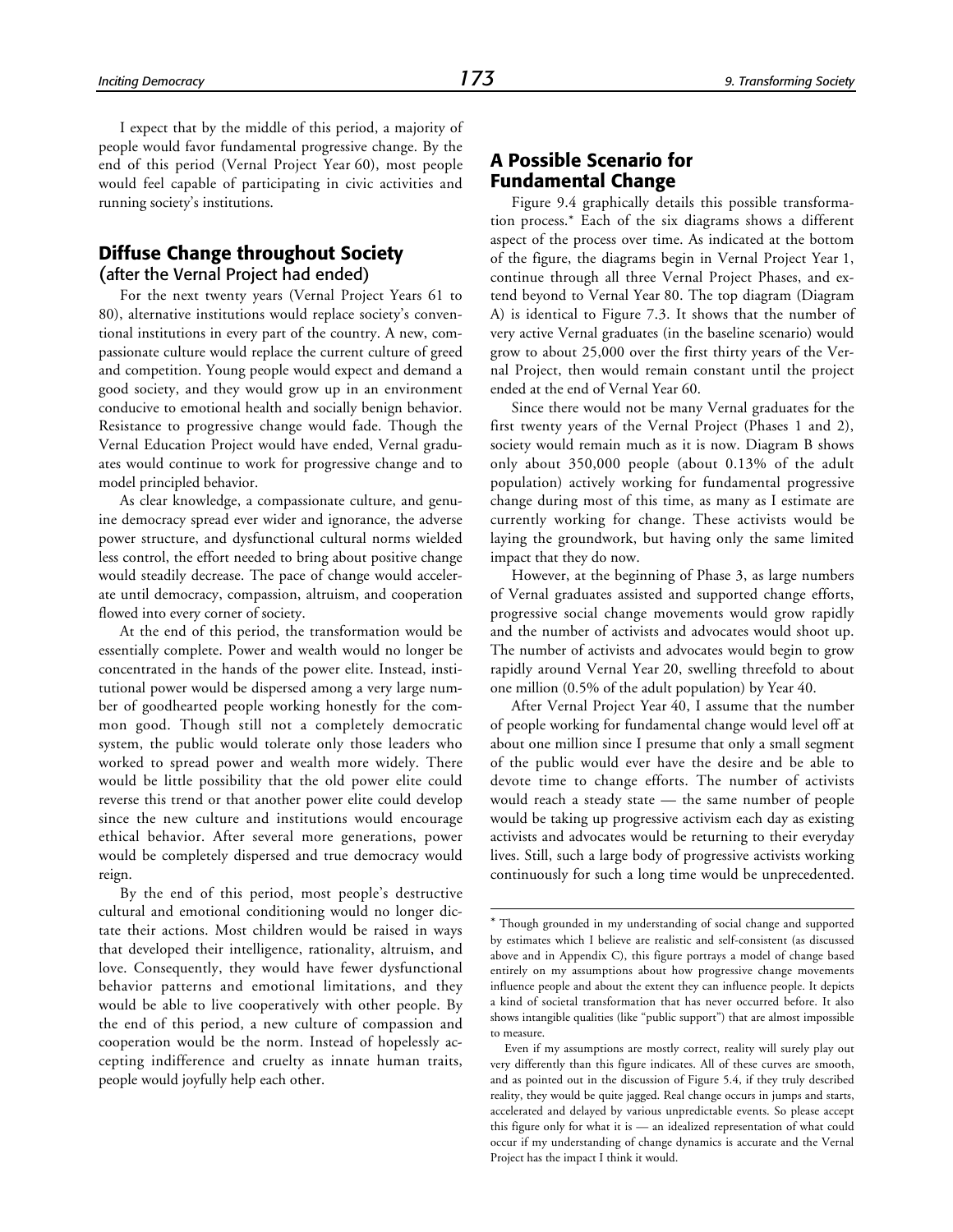They would generate a tremendous amount of change activity every year and each activity could build on previous efforts. Also, though the number of activists would remain constant, I expect that the participants in these movements would become more and more knowledgeable and skilled over time, and consequently, their efforts would become ever more directed and effective. This qualitative change does not show on this figure.

Though progressive social movements would be quite large and prominent by Vernal Project Year 30, it would likely take a while for them to have much influence on most people. As described above, people are set in their ways and do not change their ideas or their activities until directly confronted with new situations. People usually only hear about ideas or events through the filter of the conventional news media, which typically characterizes alternatives as silly or distasteful. Embedded cultural conditioning and deepseated emotional injuries are also difficult to recognize and eradicate. Therefore, it would take many years to significantly influence the majority of adults.

Diagram C indicates how Vernal graduates and movements for fundamental progressive change might affect the public. At first, these movements would have little impact. The vast majority of the public would hardly be affected (shown here by the lightly shaded area).\*

However, as progressive movements grew in size, skill, and power, more and more of the public would be swayed. By Year 40, approximately fifteen years after progressive change efforts took off, I estimate more than half of the adult public would be at least moderately affected by progressive movements.

I use the term "moderately affected" to mean that people have heard progressive ideas and found them persuasive. Consequently, they would want to make their lives and their society better, and they would see that it might be possible to do so. They would also have at least some understanding of how society shapes their perspectives, how emotional and cultural conditioning constricts their behavior, and how societal institutions steer their lives. Many of them might only partially understand the implications of progressive ideas and might not fully support fundamental transformation of society. Still, they would try to act ethically and responsibly in accordance with progressive ideals, they would teach their children progressive ideas, they would usually vote for liberal or progressive candidates for political office, they would contribute money to progressive causes, they would patronize alternative institutions, and they would consider themselves liberals or progressives.

-

As progressive movements continued to push for change over the next few decades, the number of people they would influence would continue to grow. By the end of Vernal Phase 3 in Year 60, perhaps 90% of adults would be at least moderately affected and 45% would be strongly affected (shown here as the darkly shaded area).

By "strongly affected" I mean people would be deeply connected to progressive ideas and activity, and they would expect and demand a good society. They would consider themselves strong progressives, and they would fully understand and support fundamental progressive transformation as well as nonviolent social change methods. They would have a deep and clear understanding of how society affects their perspectives and lives. They would strive to live up to progressive ideals at all times, and they would actively try to overcome their dysfunctional conditioning and emotional blocks. They would teach their children progressive ideas, they would consistently vote for progressive politicians, they would avidly support alternative institutions, they would conscientiously boycott destructive enterprises, and they would regularly contribute money to progressive change organizations. They would try to convince their family, friends, colleagues, and neighbors to do likewise. Some of them might also campaign for progressive politicians, lobby legislators, speak out, circulate petitions, attend hearings, attend rallies, and so on.

By Year 70, I estimate more than half of the adult population would be strongly affected, and most of the rest would be moderately affected. Only a small percentage would remain unaffected.

Based on the influence levels in Diagram C, Diagram D indicates the overall level of public support for fundamental transformation of society. At first, only a small percentage would even be aware of alternatives that differed significantly from conventional ideas or institutions. As progressive movements pushed for change and acceptance grew, support for fundamental change would grow. By Year 50, when about a third of the adult population was strongly affected by progressive movements and another third was moderately affected, I assume a majority would finally favor fundamental change and would actively support alternative institutions. By Year 80, after most of the transformation was complete, I estimate that more than 95% of adults would support fundamental change.

Diagram E tries to quantify who controls the major institutions of society. In this diagram, I indicate that even after five decades of powerful progressive social movement activity, the power elite, ignorance, the dominant culture, and everyone's destructive emotional and cultural conditioning would continue to rule society. Although most of the public would support fundamental change by Year 50, it would take another decade of hard work for societal power to shift.

<sup>\*</sup> In Figure C.8 in Appendix C, I estimate the extent to which fundamental movements for change would affect various age cohorts over this eightyyear period, including the effect of elders dying and new generations growing up in a changing world. The values of the curves displayed in Diagram C come from this analysis. The terms "hardly affected," "moderately affected," and "strongly affected" are described in more detail in Figure C.7.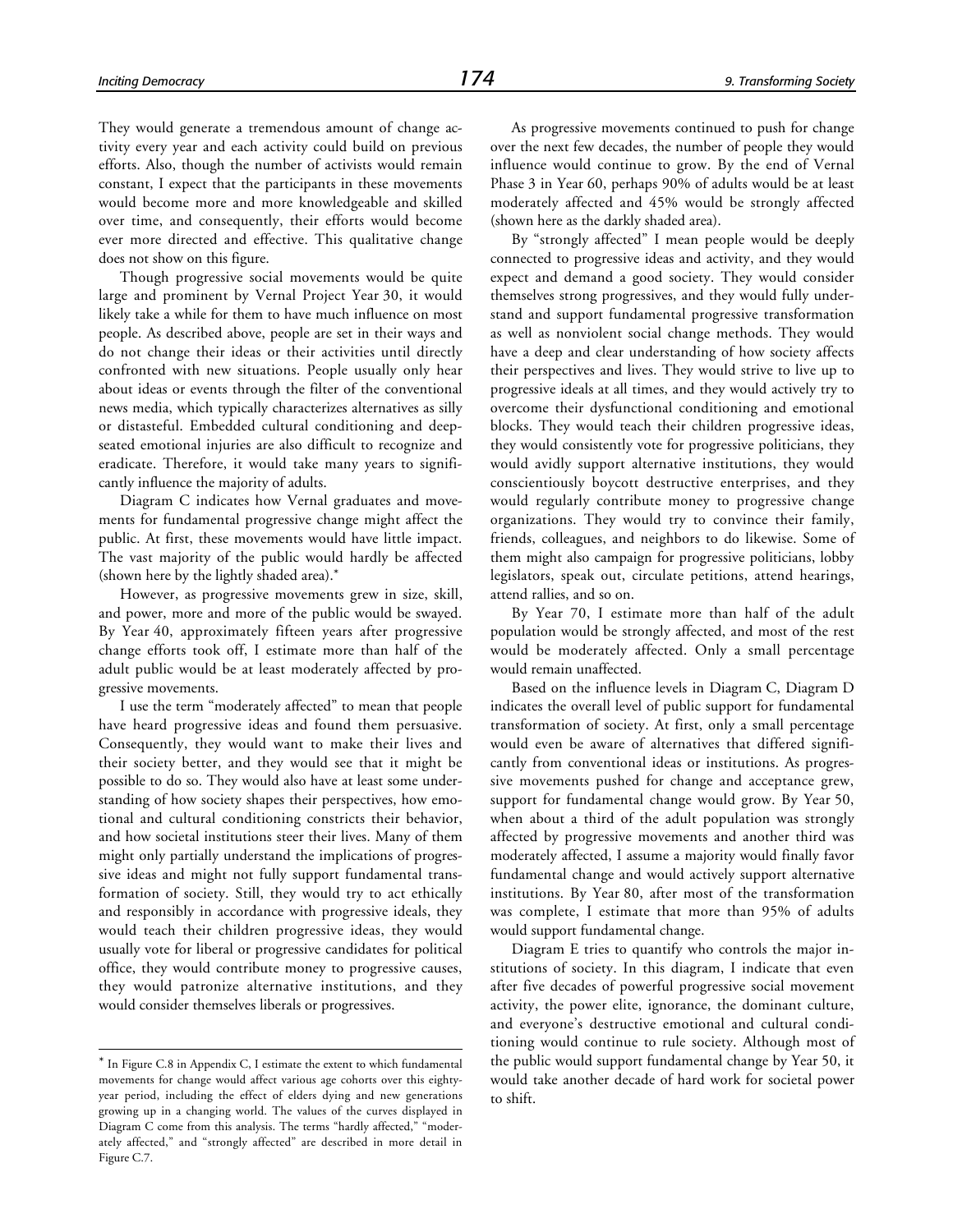

#### **Figure 9.4: A Possible Scenario for Transformation of Society**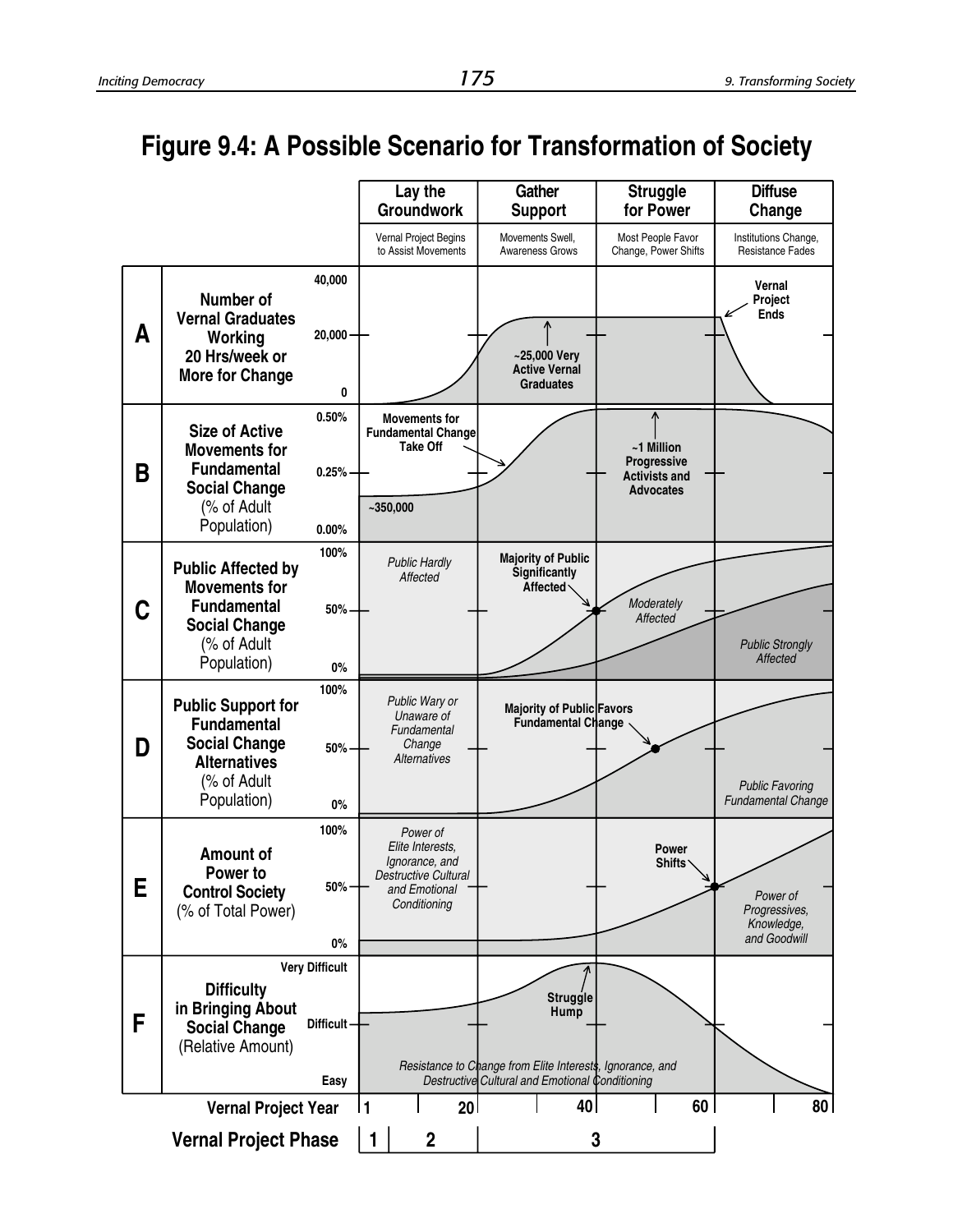Only after large numbers of people raised in the old society had grown old and died, large numbers of children had grown up surrounded by progressive alternatives, and a strong majority favored and pushed for fundamental change, would the power of progressive institutions, clear knowledge, and altruism grow to exceed the power of the power elite, ignorance, and destructive cultural conditioning. Once this shift occurred, by about Year 60, progressives would be able to refashion society's institutions more quickly and power would then shift even faster over the following few decades. Transformation could then be largely completed by Vernal Year 80.

Notice that the shift in power (in Year 60) would occur more than thirty years after the take-off of progressive movements. I estimate it would take more than three decades of sustained effort at a very high level of intensity to bring about this shift in power.

Diagram F shows my estimate of how difficult it would be to bring about change. When progressive change movements first began to have a significant impact, elements of the power structure would fight back vigorously. Moreover, everyone's fears about change, concerns about progressive alternatives, and internalized emotional injuries would arise. During this time (shown as a "struggle hump" on the diagram), it would become even more difficult than it is now to bring about progressive change. Only after a majority of the public was significantly affected (in Vernal Year 40)

*Few things are impossible to diligence and skill… Great works are performed, not by strength, but endurance.* — Samuel Johnson

would it begin to get easier to bring about progressive change and we would begin to "slide over the hump." Only after a majority of the public supported fundamental change (in Year 50), would the level of difficulty drop back to the current "difficult" level. Only after the balance of societal

power had shifted to progressive forces in Year 60 would it become somewhat easier to make changes.

#### **A Typical Failing Scenario**

In contrast to this transformation scenario, Figure 9.5 shows my understanding of how progressive change movements typically fail to transform society. Each of the six diagrams shown here mirrors those in Figure 9.4. I have modeled these diagrams on the history of progressive change movements in the United States, especially the period from the 1950s to the 1990s. At the bottom of the figure, I indicate the historical years that resemble this scenario.

Diagram A indicates there is nothing equivalent to the Vernal Project in this scenario, so there are no Vernal graduates. Still, progressive movements periodically do take off whenever enough good organizing has laid the groundwork and some event (the Depression, the Vietnam War) fuels their growth. For example, the 1950s were relatively quiescent, dominated by consumerism, militarism and McCarthyism. Long-term efforts in the Black community led to an upsurge in the Civil Rights Movement in the midto late-1950s. Pacifists were able to launch the Ban-the-Bomb Movement in response to the Cold War, and the Beat Generation advocated a hip culture as an alternative to the dominant culture of "Father Knows Best" home life and "Organization Man" work life.<sup>7</sup>

In Diagram B, I show that social change movements take off and grow rapidly (mirroring the early and mid-1960s). However, as they grow, internal problems and external opposition beset these movements. Police infiltrators and provocateurs disrupt and discredit them, the conventional news media attack them, commentators belittle them, and infighting erupts within (just as it did in the midand late-1960s). Without the knowledge and support of Vernal activists, these progressive movements are victims of these corrosive effects. After ten years, there are as many people abandoning these movements in discouragement and disgust as are joining them. As the external attacks mount and internal dissension grows, the movements wither (as they did in the mid-1980s). After twenty or thirty years, they shrink back to about the same number of hardcore activists as before (as the movements of the 1960s and 1970s did by 1990).

Diagram C again indicates that it would take time for progressive movements to affect the public. Even as progressive movements begin to falter (as they did in the early 1970s), the public continues to be affected by them. However, without continued activist energy, conservative counter-movements undermine the effects (as the Reagan Revolution did in the 1980s). After progressive movements begin to shrink, their effect on the public also dwindles.

Overall, I estimate that less than half of adults are moderately or strongly affected by progressive movements before these counter forces shift public opinion back towards a conservative viewpoint. Many children are influenced during the time of expanded progressive movements (as many of us were in the 1960s and early 70s), but as they enter adulthood their expectations shrivel in the arid conservative climate of that time.

Diagram D shows that the percentage of adults who know about and favor fundamental change begins to grow with the rise of progressive movements. It grows as large as perhaps 25% of the population, but then, in the reemerging conservative environment, it declines.

Since the percentage of people favoring fundamental change in this scenario never rises above 25%, movements for fundamental change are never able to wrest power from the power elite or seriously challenge people's emotional and cultural conditioning. As shown in Diagram E, the total power of progressive movements remains relatively low throughout this period and eventually sinks back to about the same level as before. The power elite, ignorance, cultural domination, and emotional conditioning remain firmly in control throughout the entire period.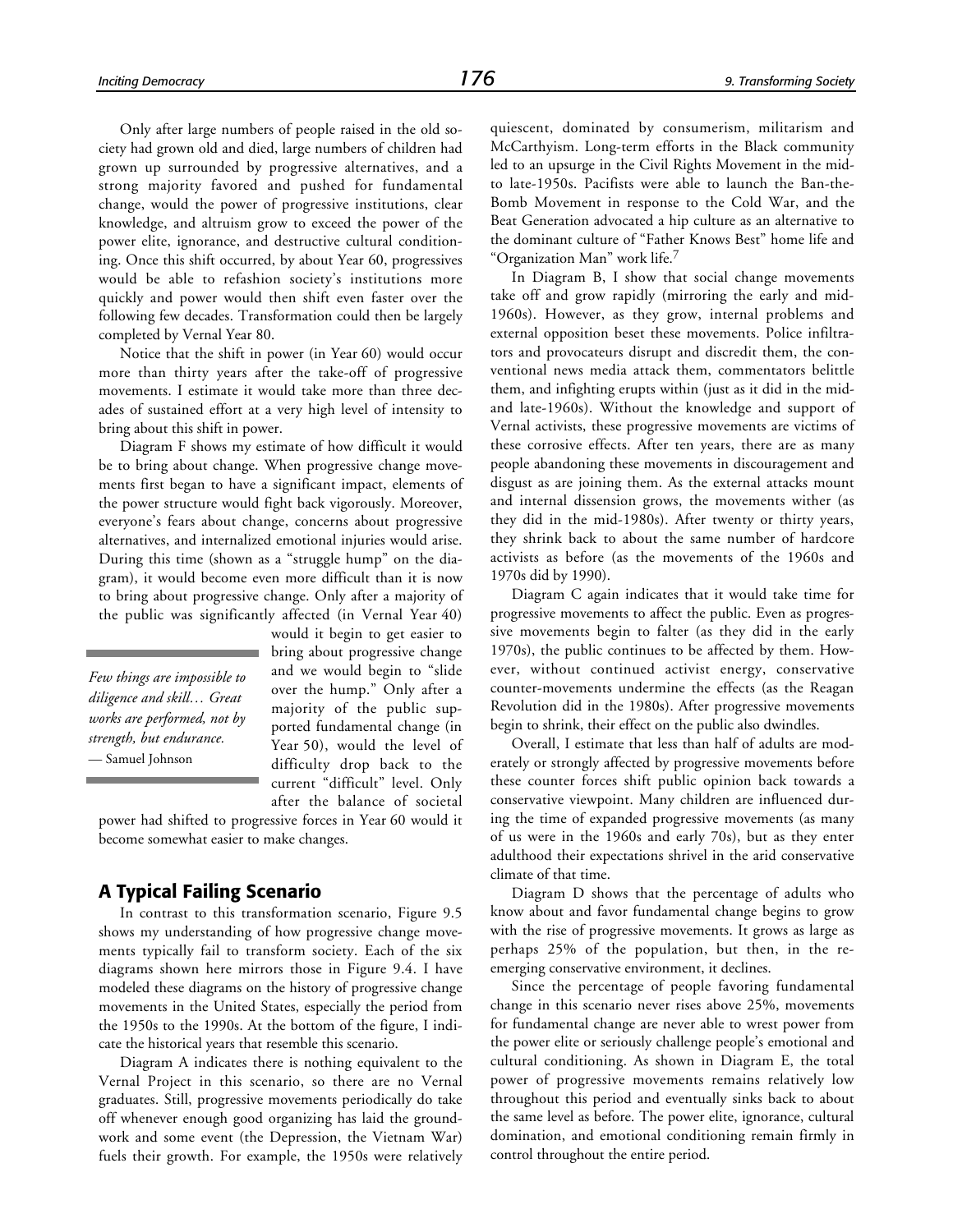### **Figure 9.5: A Typical Failing Scenario Without the Vernal Project**

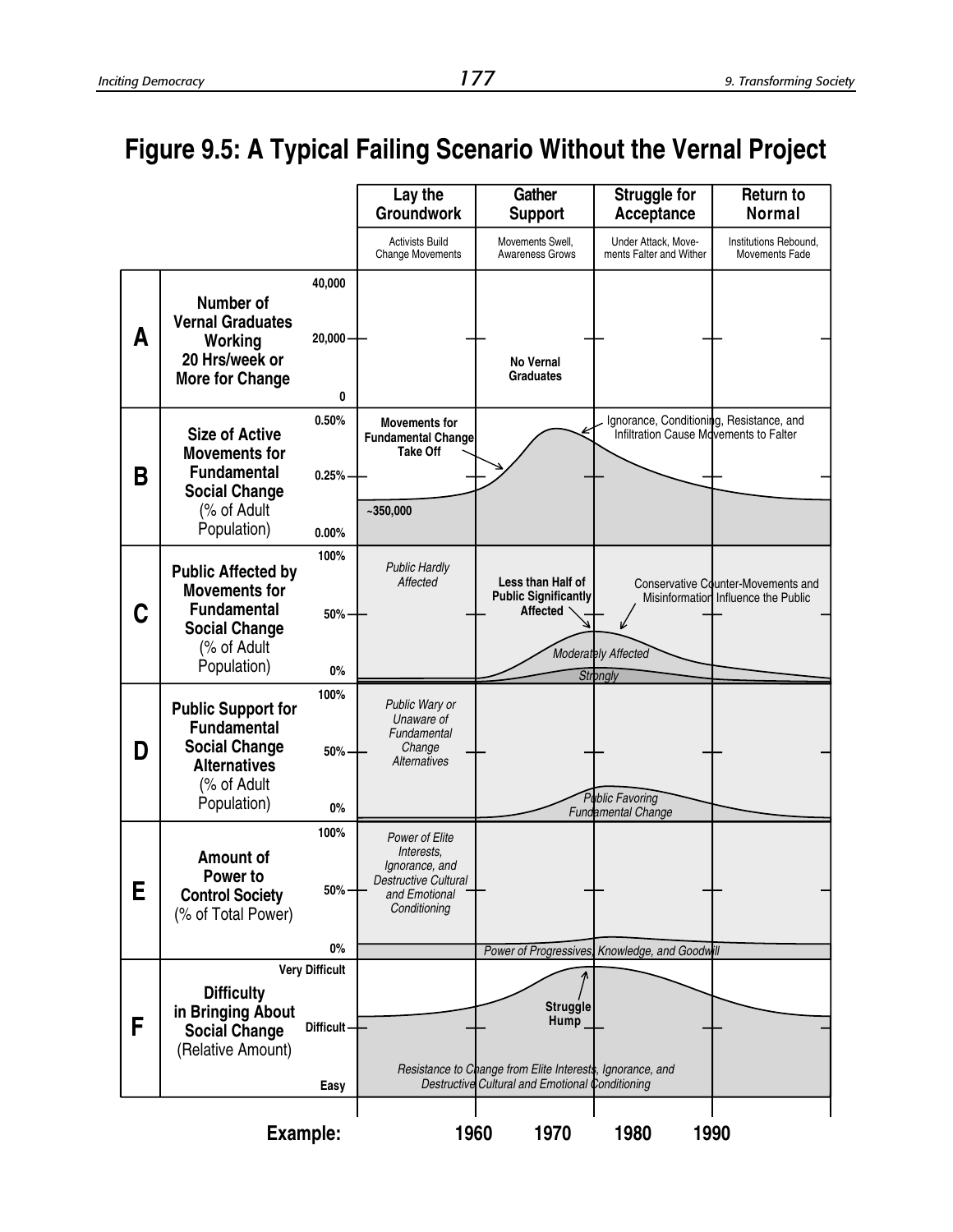Diagram F shows that the resistance to change during the peak of movement activity increases the difficulty of bringing about change (the "struggle hump"). Then as progressive movements wane, resistance also wanes and the level drifts back down to the difficult level.

At the end, society is in about the same place as before. The situation then continues until the next set of social change movements arises.

The cyclic process depicted in this figure stands in stark contrast to the continually improving process shown in Figure 9.4. It illustrates the difference that I believe the Vernal Project could make. If the Vernal Project produced as many skilled and experienced activists as I assume, and if it could bolster progressive movements for change as much as I expect, then it would enable people of goodwill to finally overcome the combined power of elite interests, ignorance, destructive cultural conditioning, and dysfunctional emotional conditioning. The repetitive cycle of progressive change activity followed by failure and inactivity could shift to a dynamic of change activity leading to more positive change, then leading to even more positive change, and finally leading to a good society.

#### *HOPE*

#### **Another Major Obstacle: Hopelessness**

In Chapter 3, I described five main obstacles to progressive change. Throughout this book, I have hinted at another

*More than any other time in history, mankind faces a crossroads. One path leads to despair and utter hopelessness. The other, to total extinction. Let us pray we have the wisdom to choose correctly.* — Woody Allen

obstacle that stems from the others and may be more important than all the rest: deep and widespread hopelessness. Whenever progressive activists try to bring about far-reaching, positive change, they discover how difficult it is to accomplish their goals. Opponents — who they thought might have some integrity — instead lie, cheat, steal, and attack them relentlessly. People they thought would join

them instead stand to the side in ignorance or confusion or turn away in fear. Friends they counted on often flake out, burn out, or run away in fear or frustration.

In the face of such difficulties, it is easy for activists to become discouraged. As hopelessness grows, more activists give up and drift away, which makes it even more difficult to bring about positive change. Eventually, only the most hardened activists are left — only those who have steeled themselves to the seeming impossibility of their task and carry on anyway.

#### **The Hope Factor**

As you can see, the Vernal Project powerfully tackles this obstacle by painting a powerful vision of a good society and delineating a practical means of creating it. It also ensures there would be enough activists with enough skills and strength working for change over a long enough time to challenge effectively even the most entrenched, powerful, and unscrupulous opponents. With the Vernal Project in full swing, activists would know that there would be more than a million dedicated and skilled activists working for fundamental positive change at the same time that they were. They would see that, together, they had the wisdom and strength to overcome opposition. They would see that their efforts were steadily bringing about positive change.

I expect this knowledge would fill them with profound hope — probably more than most current activists have ever experienced in their entire change careers. This hope would likely excite and empower them to do their best work. It would help them persevere for decades through seasons of drought as well as plenty. I expect it would energize them enough and sustain them long enough so that they could finally achieve their goals.

It would also inspire many people that today are not particularly interested in working for social change to step out of their conventional lives and become activists, thus providing the large numbers necessary to bring about comprehensive change.

*It is stupid to be naïvely hopeful, but it is also a mistake to underestimate the power of the human heart. When touched deeply and ignited to a feverish passion, people can hurl rivers into the air and entice mountains to dance.*

#### *SUMMING UP*

Chapter 7 showed that if the Vernal Project were implemented as described in Chapter 6, it would generate a large number of skilled and experienced activists working diligently for decades. These Vernal activists would greatly bolster the work of other progressive activists, increasing the strength, knowledge, skill, and endurance of progressive change organizations, especially at the grassroots. I estimated they could generate a force for positive change that would be three or four times greater than now — with about a million activists working for change.

This chapter shows that by working steadily for many decades, Vernal activists would enable change organizations to inform, inspire, excite, and support millions of people to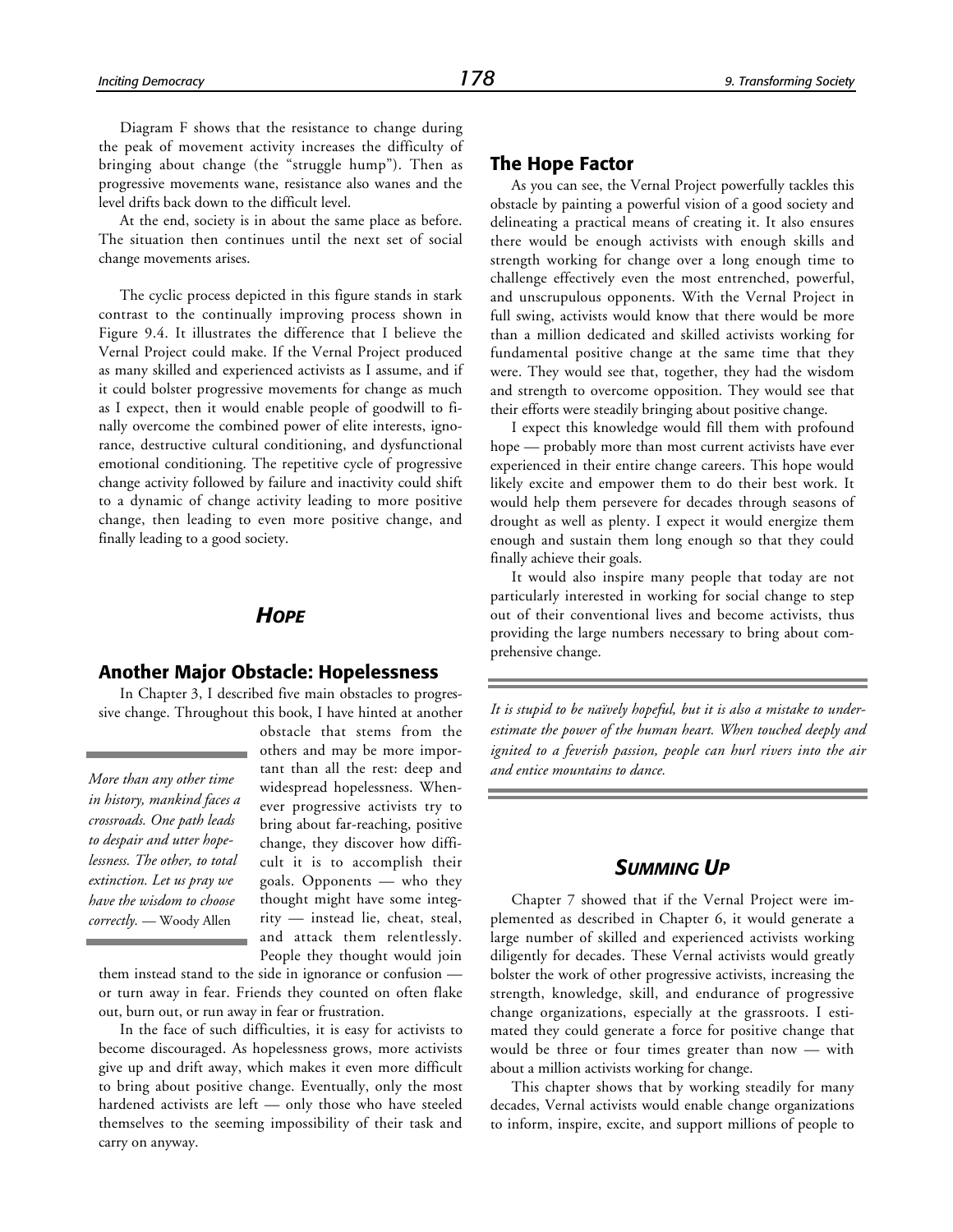#### **Models/Precedents for Massive Social Change Movements**

In considering how to bring about transformation of the United States, I have considered most of the large progressive movements of the last century including the following:<sup>8</sup>

- The Populist movement of the 1880s and 1890s.
- The Progressive movement from 1900 to 1920.
- The labor movement of the 1930s.
- The Civil Rights movement of the 1950s and 1960s.
- The Ban-the-Bomb movement of the early 1960s.
- The Free-Speech movement of 1964.

• The welfare rights movement (late 1960s to early 1970s).

• The anti-Vietnam war movement (late 1960s to early 1970s).

• The anti-nuclear movements of the 1970s and 1980s.

• The anti-U.S. intervention in Central America movement of the 1980s.

• The anti-toxic waste movement (late 1980s and 1990s).

• The women's liberation, men's liberation, and gay liberation movements since the 1970s.

• The current anti-globalization movement.

I have investigated some of the large cultural movements of the last century including the following:

• The religious awakening movements of the early part of the twentieth century.

• The free-love movement of the 1920s.

• The Freudian psychotherapy movement of the first half of the twentieth century.

- The human potential movement since the 1940s.
- The Beat movement of the 1950s.
- The counterculture of the 1960s.
- The New-Age spiritual movement since the 1960s.
- The ethnic identity movements since the 1960s.

I have also studied several previous networks of activists as possible models for the Vernal Project. Though instructive, none of these networks was as large or as comprehensive as the vision described here.

• In India, Mohandas Gandhi established a group of satyagrahis ("truth-seekers"), many of whom lived together in ashrams (spiritual communities). Gandhi exhorted them to adhere to a strict regimen of exemplary behavior and inspired them to courageous actions. By adhering to strict guidelines of action, the satyagrahis were able to inspire deep respect among their adversaries, and they were able to bring about significant changes in Indian society including ending British colonial control. Though very inspiring, serious differences between the culture of India and the United States limit this model for our purposes.

• The Committee for Nonviolent Action (CNVA), the Atlantic and Pacific Life Communities, Peacemakers, and Plowshares are networks of mostly religious pacifists who have engaged in courageous acts of nonviolent social change over the last five decades. Because of their religious nature (or, in the case of Peacemakers, their intense individualism) they have been limited in their numbers and whom they are able to influence.

• The Movement for a New Society in the 1970s and 1980s created a loose network of dedicated and experienced nonviolent activists working for social change. They were influential in inspiring and directing the anti-nuclear power and weapons movements and they built a strong base in their Philadelphia Life Center. However, the total number of MNS activists never exceeded a few hundred.

• Labor union officials and shop stewards comprise a large network of activists, many of them quite progressive. However, their field of focus and methods of change generally are limited to labor issues.

• Similarly, some progressive clergy serve as important organizers, but usually only within their church constituency.

• Greenpeace has several teams of activists that engage in powerful nonviolent direct actions. The activists who carry out these actions are trained extensively and their actions are carefully organized to create a big impact. Because of the nature and style of the actions, however, the number of Greenpeace activists is small. Their actions focus only on illuminating a situation, not on involving large numbers of people.

• Similarly, small numbers of EarthFirst! activists have engaged in intensive nonviolent actions in the last decade. These actions, suggestive of nonviolent guerrilla warfare, have also involved relatively few people.

• Ruckus Society trains activists to engage in nonviolent blockades, tree-sits, and banner hangings. Though some of their actions have been larger in scope (for example, the blockade of a World Trade Organization meeting in Seattle in 2000), these actions are still relatively small.

• Peace Brigades International sends trained volunteers into conflict areas of the world to stop conflict by nonviolent means (primarily by their presence and witness). Though effective, their efforts involve few people.

• There are also various networks of activists based on Marxist-Leninist ideologies or religious dogma. Though they espouse freedom, fairness, and compassion, provide some camaraderie for their members, and invoke the sanctification of Marx or God, they are often cultish, antidemocratic, intolerant, and violent. Though sometimes successful on their own terms, they are not particularly good models for this project.